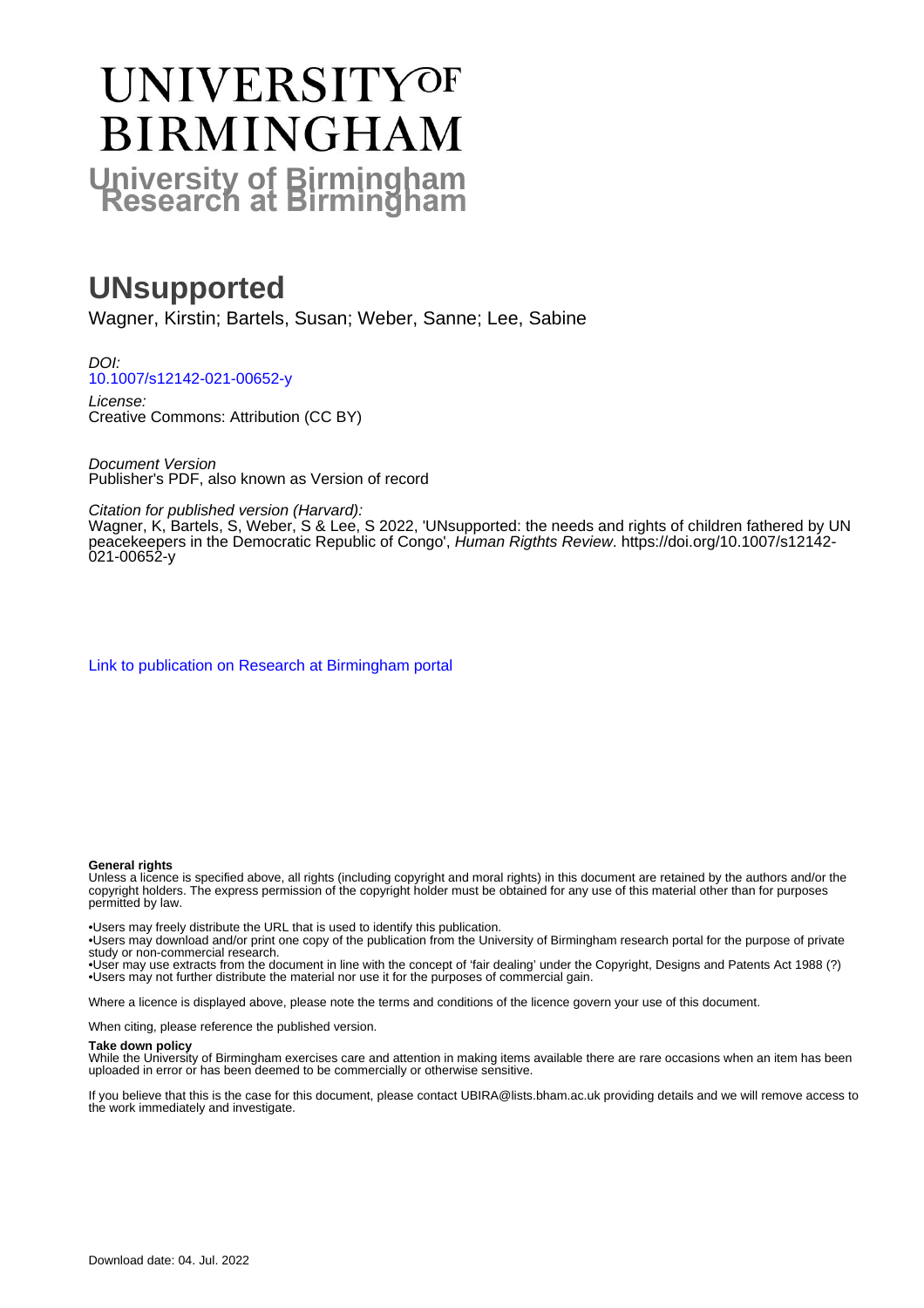

# **UNsupported: The Needs and Rights of Children Fathered by UN Peacekeepers in the Democratic Republic of Congo**

**Kirstin Wagner1  [·](http://orcid.org/0000-0002-0258-2361) Susan A. Bartels<sup>2</sup> · Sanne Weber3 · Sabine Lee1**

Accepted: 13 December 2021 © The Author(s) 2022

# **Abstract**

Sexual exploitation and abuse (SEA) by United Nations (UN) peacekeepers causes severe physical and psychological consequences. Where SEA leads to pregnancy and childbirth, peacekeepers typically absolve themselves of their paternal responsibilities and paternity suits are largely unsuccessful. The lack of support for peacekeeper-fathered children (PKFC) tarnishes the image of the UN who fails to implement a victim-centred approach to SEA. Analysing shortcomings in the provision of support, this article presents an evaluation of the UN's accountability system from the perspective of PKFC families. In-depth interviews with thirty-fve PKFC and sixty mothers demonstrate local barriers to child support and paternity claims in eastern Democratic Republic of Congo. We discuss PKFC's need for assistance and their mothers' attempts to navigate an opaque international legal system. The fndings cast light on their limited access to UN subsidies and ofer recommendations to better implement existing UN goals of justice and victim-oriented policies.

**Keywords** Sexual exploitation and abuse · United Nations peacekeeping · Paternity · Democratic Republic of Congo · Victim support · Peacekeeper-fathered children

# **Introduction**

"MONUSCO needs to assist us. They can't reject us, especially since we are the products of what our fathers did when they were working for them." (PKFC, Kisangani).

 $\boxtimes$  Kirstin Wagner k.w.wagner@bham.ac.uk

<sup>&</sup>lt;sup>1</sup> Department of History, University of Birmingham, Birmingham B15 2TS, UK

<sup>&</sup>lt;sup>2</sup> Departments of Emergency Medicine and Public Health Sciences, Queen's University, 76 Stuart Street, Kingston K7L 4V7, Canada

<sup>&</sup>lt;sup>3</sup> International Development Department, University of Birmingham, Birmingham B15 2TN, UK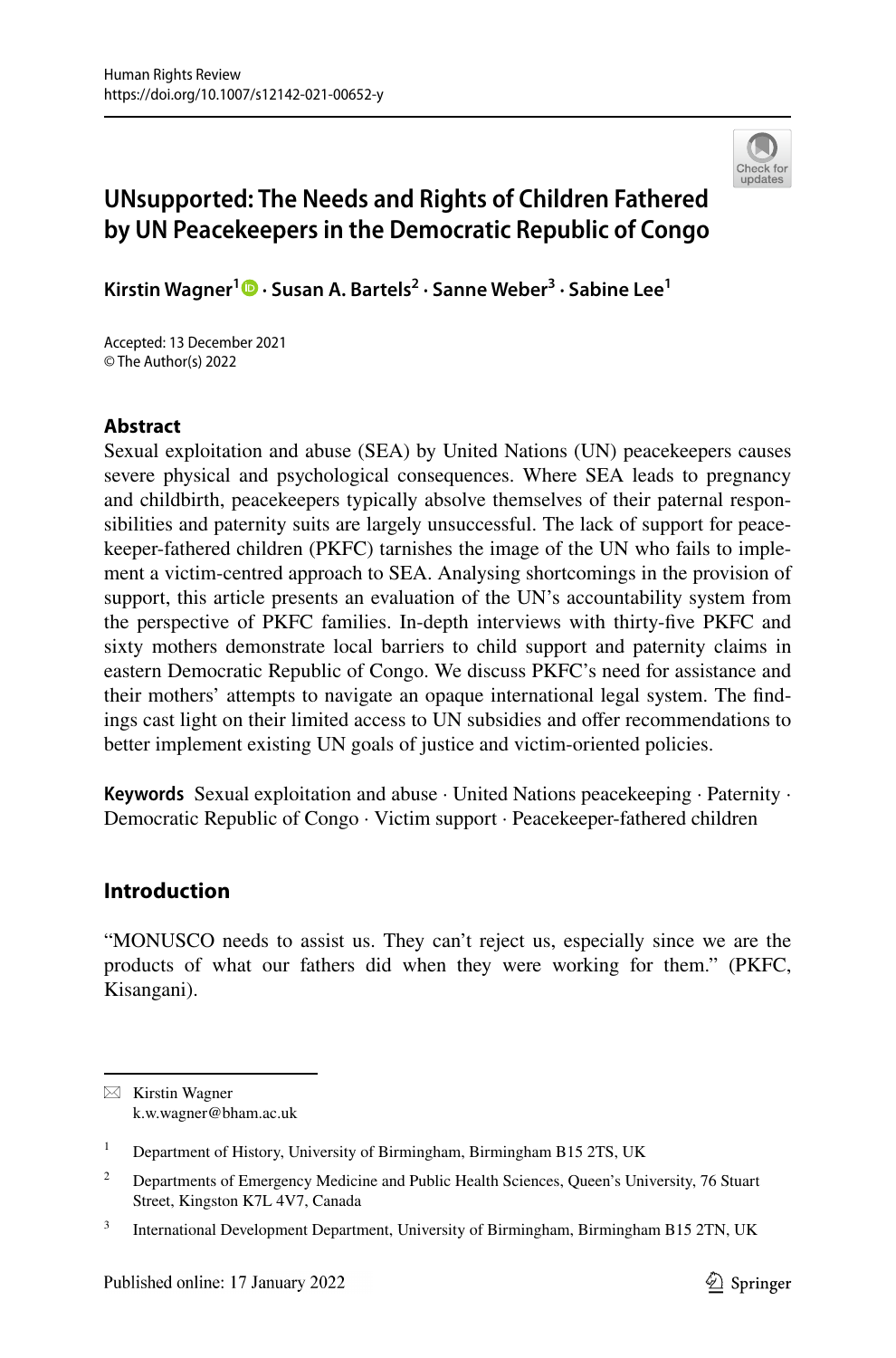United Nations (UN) peacekeeping operations (PKOs) are an efective tool for promoting and maintaining international peace and security (Hegre et al. [2019](#page-26-0)). As of February 2021, twelve PKOs are deployed to support political peace amidst violence and insecurity in confict settings around the world. While most missions play a critical role in containing confict, they also produce a range of unintended consequences (Aoi et al. [2007](#page-25-0)). Sexual exploitation and abuse (SEA), in particular, has surfaced as an endemic problem during PKOs that undermines the UNs' efforts to protect civilians (Westendorf and Searle [2017\)](#page-28-0). Deployed in areas of extreme poverty, the relative affluence of peacekeepers compared to civilians—many of whom are struggling to survive—creates power imbalances that increase the vulnerability of local populations, particularly women and girls, to SEA (Shotton [2006\)](#page-27-0). The breakdown of community structure and lack of basic necessities in countries of UN peacekeeping (UNPK) deployment has been found to drive civilians to seek out rela-tionships with peacekeepers<sup>[1](#page-2-0)</sup> or to trade sex in exchange for food, shelter, money, or other goods (Nordås and Rustad [2013](#page-26-1)). Where sexual relations lead to pregnancy, peacekeepers are often redeployed elsewhere or repatriated from host state communities before their children are born  $(B\lambda)$  and  $2016$  $2016$ ).<sup>2</sup> Since civilians are already fighting existential problems, children left behind by peacekeepers have been shown to substantially weaken the economic security of their families (Lee and Bartels [2019;](#page-26-2) Wagner et al. [2020\)](#page-28-1). The Special Advisor of the UN Secretary General (SG), Prince Zeid Raad Al-Hussein, acknowledged in 2005 that "many victims, especially those who have "peacekeeper babies" and have been abandoned by the fathers, are in desperate fnancial situation[s]" (UN General Assembly [2005,](#page-27-1) 25).

Notwithstanding the challenges faced by mothers and children, limited progress has been made with economic and social reparations (Ferstman [2019](#page-26-3)). Peacekeeperfathered children (PKFC), in particular, have little agency in matters of assistance since they are often too young to demand compensation themselves and have little to no information about their fathers (Blau [2016;](#page-25-1) DeLaet [2007\)](#page-25-2). Moreover, their "vic-tim status"<sup>[3](#page-2-2)</sup> is entangled with that of their mothers, presenting a new form of victimhood that poses challenges to traditional models of justice (Baines and Oliveira [2020](#page-25-3)). In this article, we will discuss the situation of PKFC in host state communities and explore their rights under UN policies and international frameworks for support. We will do so by centring the voices of mothers who conceived children with peacekeepers and the children born of these relations. To our knowledge, this is the frst study to present the views of PKFC families regarding UN programming to enhance the delivery of justice for victims. Based on the experiences of mothers

<span id="page-2-0"></span><sup>&</sup>lt;sup>1</sup> Allegations of SEA have also been reported in relation to humanitarian and development personnel, military contractors, as well as charities that deliver aid independently of the UN or as implementation partners.

<span id="page-2-1"></span> $2$  While the focus of this article is on children born of SEA, children may also be conceived through more consensual and equal partnerships (Simić and O'Brien 2014).

<span id="page-2-2"></span> $3$  For the purpose of this study, we follow the official UN terminology in referring to those who have experienced SEA as "victims", rather than "survivors". Although not victims of SEA in the traditional sense, PKFC are integrated in the UN protocol for support of victims, and thus, we consider them victims in discussing strategies for assistance.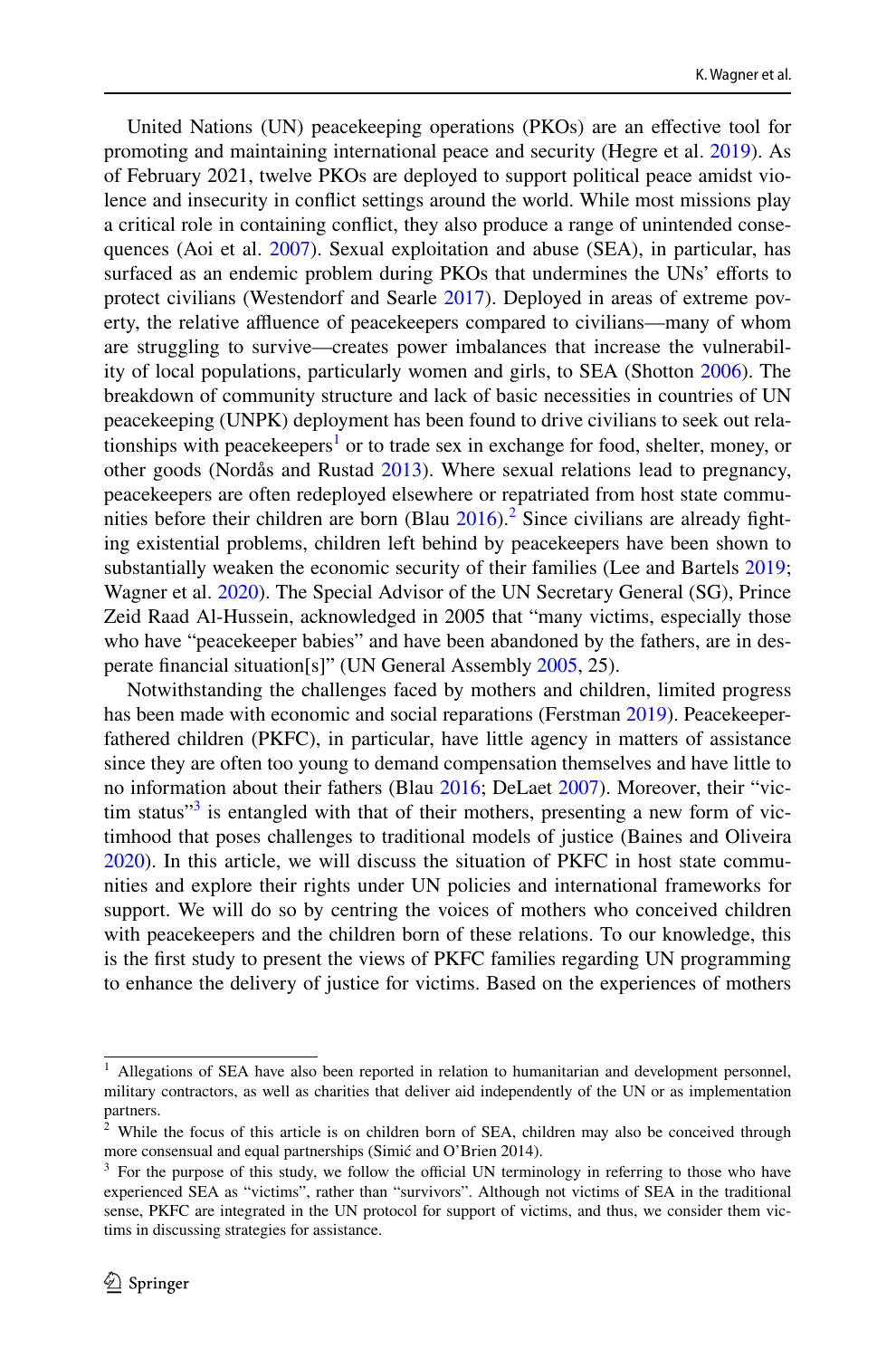and PKFC in eastern Democratic Republic of Congo (DRC), we will discuss "what works" in terms of victim assistance and whether recent changes in UN policy towards a victim-oriented approach to SEA and paternity have in fact beneftted those on whose behalf they were implemented. In doing so, we argue that an evalu-ation of the UN's accountability system by victims<sup>[4](#page-3-0)</sup> is crucial for understanding the strengths and weaknesses of the mechanisms in place to support them (Tamarit et al. [2010](#page-27-2)). Our work makes several key contributions to the ongoing academic and policy debates on sexual misconduct at the hands of UN peacekeepers, by (1) presenting the concerns of mothers and PKFC, (2) outlining local barriers to child support and paternity claims and, (3) portraying victims' demands regarding the reorientation of existing policies to meet the UN's stated goals.

We start by outlining the UN's response to SEA and childbirth and providing contextual information on the DRC, where the feld research for this study was conducted. We then demonstrate the gaps in UN protocols for assistance based on the experiences of thirty-fve PKFC and sixty mothers, and fnally discuss policy considerations to improve their access to support services.

#### **Responding to the Needs of Victims**

Securing compensation and assistance for victims of sexual and gender-based violence (SGBV) are basic principles of reconciling confict-torn societies (UN General Assembly [1985](#page-27-3)). Perpetrated by UN peacekeepers, SEA occurs within the broader context of SGBV but is unique given the particular authority and status of PKOs. Although the principle of victim care and well-being applies, the UN—who does not have its own criminal justice system—depends on member states to enforce justice and accountability.

While improving the procedures involved in mitigating the harmful effects of SEA for victims is now considered a priority, historically, UN policy and programming regarding SEA-related issues have often overlooked the severely defcient mechanisms for their assistance. From the 1990s when SEA was frst addressed as a serious concern both in the academic and political discourse, the emphasis was on the perpetrators, and the key concerns were to understand better the nature of SEA, the reasons for the systematic perpetration of sexual offences by peacekeepers and the cultural factors contributing to SEA (Nordås and Rustad [2013](#page-26-1); Freedman [2018\)](#page-26-4). As a result, signifcant attention was devoted to the prevention of future misconduct and comparatively little to helping existing victims overcome the physical, psychological and social efects of SEA (Ferstman [2019\)](#page-26-3). In 2003, the UN announced "zero tolerance" towards SEA and adopted "special measures for protection" (UN Secretariat [2003](#page-28-2)). Since then, most sexual relations between UNPK personnel and benefciaries of assistance are classifed as exploitative or abusive, due to an assumed imbalance of power. Framed by the 2003 bulletin, sexual abuse refers to

<span id="page-3-0"></span><sup>4</sup> This paper focuses on pathways of assistance from the victims' perspective; an in-depth analysis of international laws and regulations that cause impunity is outside of the scope of this article.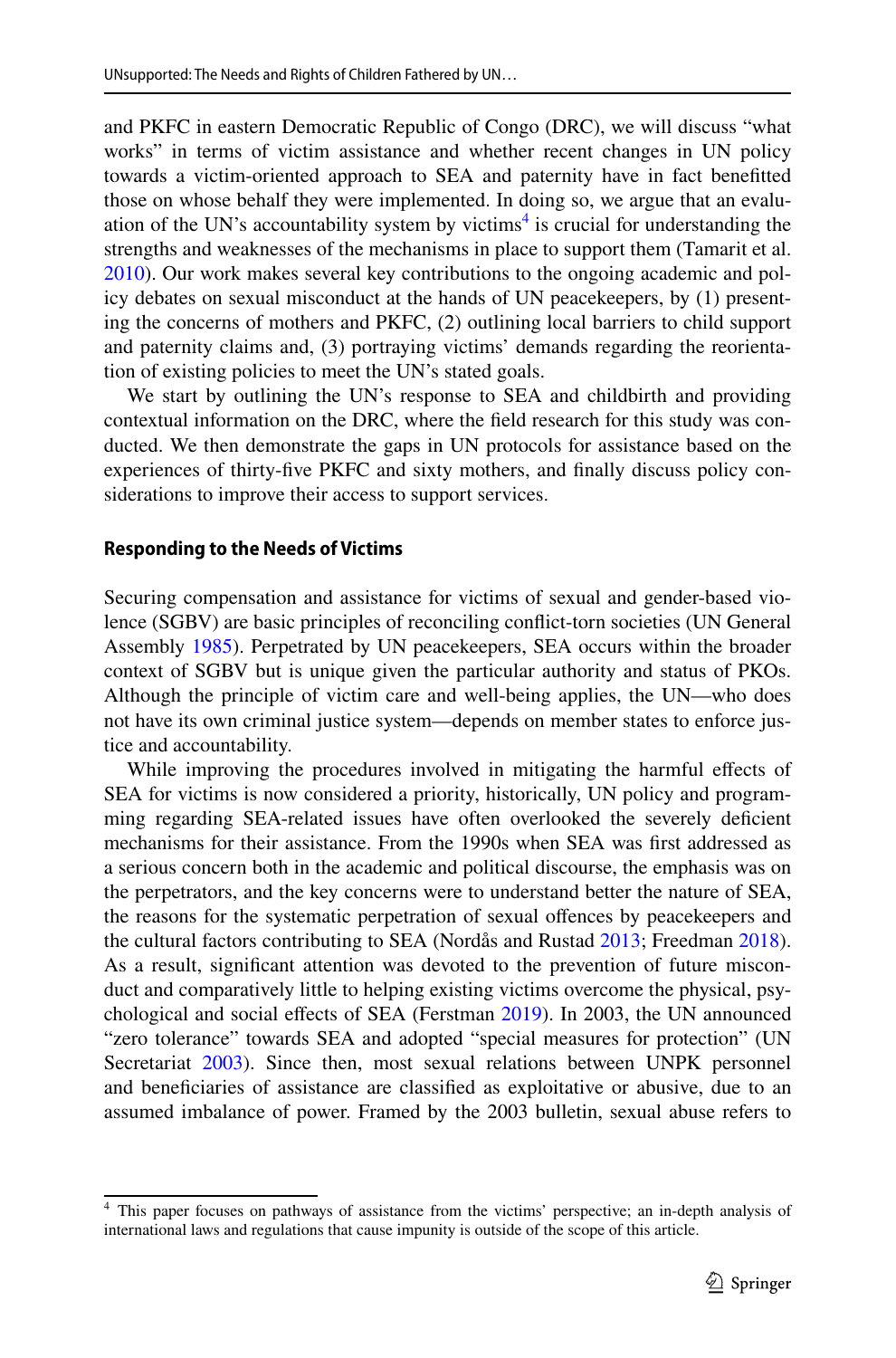sexual relations with minors under eighteen or sexual acts inficted in a forced or coercive manner, while sexual exploitation refers to sexual relations that involve "a level of agency and negotiation" but occur in a coercive environment (UN Secretariat [2003](#page-28-2); Otto [2007,](#page-27-4) 260). Sexual exploitation includes "transactional sex" and "sexually exploitative relationships" which thrive on vulnerability and are therefore also prohibited (UN General Assembly [2017](#page-27-5); Conduct in UN Field Missions [2020b](#page-25-4)). In spite of increasingly comprehensive policies aimed at preventing sexual misconduct, SEA allegations have continued to proliferate in the peacekeeping context.<sup>[5](#page-4-0)</sup>

While the international community has prioritized issues around prevention, reforms to improve accountability have centralized punitive justice and again, undermined the rights of victims to efective remedies (Burke [2014;](#page-25-5) Mudgway [2016](#page-26-5)). Nonetheless, still only a fraction of implicated peacekeepers are prosecuted or convicted which discourages victims from pursuing compensation through judicial procedures (Kovatch [2016](#page-26-6)). Political and structural barriers create jurisdictional limitations that complicate the accountability processes through agreements that grant each category of UN personnel their own set of immunities and disciplinary measures (Blau  $2016$ ). UN officials, civilian staff and experts on mission for whom the primary jurisdiction to investigate and prosecute SEA falls with the country where the alleged criminal act occurred beneft from functional immunity for actions undertaken while in official UN capacity (UN Treaty Series [1946](#page-28-3)). Although the SG can waive immunity for UN staf accused of committing serious crimes, SEA often takes place in countries with failed judicial systems that may not be able or willing to prosecute ofenders and thus, using this leverage is often inefective (Miller [2007](#page-26-7)). Under the domestic law of host countries, fathers may be required to pay child support for children they abandon. However, purported fathers often live in a diferent jurisdiction beyond the reach of host state courts. Without UN coop-eration,<sup>[6](#page-4-1)</sup> mothers have no realistic prospect of recovering maintenance payments across borders since few host states have joined international conventions such as the "Hague Convention on the International Recovery of Child Support and Other Forms of Family Maintenance" that would enable court systems to enforce judgments in another country (Lee [2017](#page-26-8); Simić and O'Brien 2014).

In relation to military contingents, the Status-of-Forces Agreement (SOFA) and the Memorandum of Understanding (MoU) determine that only troop-contributing countries (TCCs) can prosecute misconduct (UN General Assembly [1990](#page-27-6), [2011\)](#page-27-7). This means that uniformed personnel are not subject to sanctions by the UN or host state, but that the responsibility to investigate SEA lies with peacekeepers' countries of origin (Simm [2013\)](#page-27-8). Where PKFC were born as a result of SEA, member states are required to pursue paternity claims under the national legal system of the purported father (Conduct in UN Field Missions [2020a](#page-25-6)). The deputy spokesperson for the UN SG elaborated that the responsibility for child support rests with individual peacekeepers since "compensation is a matter of personal accountability" (UN

<span id="page-4-0"></span> $5$  See Neudorfer ([2014\)](#page-26-9) for a detailed analysis of risk and prevention factors.

<span id="page-4-1"></span><sup>6</sup> This represents an additional legal barrier for PKFC born of consensual sexual relations for whom the UN does currently not facilitate legal action.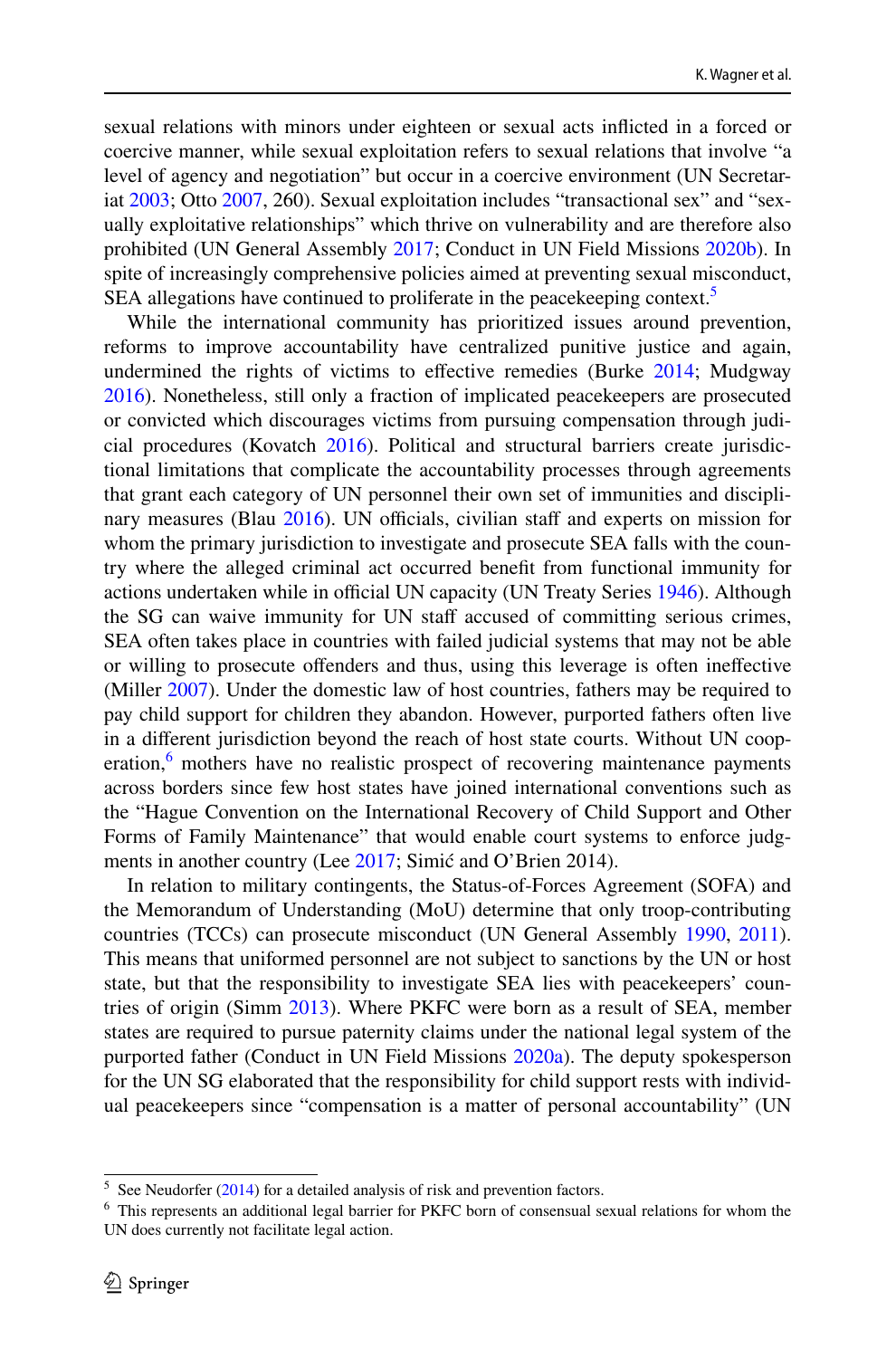Meetings Coverage and Press Releases [2017](#page-27-9)). This proves challenging, however. TCCs are often reluctant to follow up on claims regarding their own nationals or lack resources to do so, making it impossible for victims to access assistance through legal institutions (Vandenberg [2017\)](#page-28-4). Sometimes acts constituting SEA according to the UN defnition do not constitute a criminal ofence under the national legislation of TCCs and cannot be penalized in local courts (Mandrup and Cold-Ravnkilde [2017](#page-26-10)). Bound by the SOFA and MoU, the UN's role in advancing paternity and child support claims is restricted to coordinating with member states and facilitating DNA testing where national legislation permits it (UN General Assembly [2015\)](#page-27-10). In 2015, the UN documented a response rate from TCCs regarding paternity matters of only  $20\%$ <sup>[7](#page-5-0)</sup> (UN General Assembly [2015\)](#page-27-10). Notwithstanding the organization's eforts to translate its policies into constructive action, in practice UN policies for child support have largely failed to assist PKFC. Despite the UN's intentions to end impunity, there is still a critical legal accountability gap and numerous barriers for victims of SEA to realize their rights.

Questioning the appropriateness of trials as a path to justice, more recent scholarship has promoted restorative justice and social repair (DeLaet [2007;](#page-25-2) Freedman [2018](#page-26-4)). Aligning with better-informed ideals of justice, public attention shifted towards creating a greater understanding of the needs of SEA victims, including mothers and those born as a result of SEA. The UN publicly acknowledged PKFC in 2008 with the adoption of a "Comprehensive Strategy on Assistance and Support for Victims" that considered children born to peacekeepers amongst those directly affected by SEA (UN General Assembly [2008\)](#page-27-11). According to the strategy, complainants (individuals who reported SEA) were entitled to basic assistance, e.g. emergency medical care, and victims (individuals whose complaints were verifed) were entitled to additional reparative support.<sup>[8](#page-5-1)</sup> Children born as a result of SEA were to receive "assistance and support addressing the medical, psychological and social consequences directly arising from sexual exploitation and abuse, in the best interests of the child" (UN General Assembly [2008](#page-27-11), 4). Moreover, all those afected could request "immediate material care, such as food, clothing, emergency and safe shelter". The implementation of the outlined response, however, depended on the availability of local services that often had not been allocated adequate UN funding (Mudgway  $2016$ ).<sup>[9](#page-5-2)</sup> Although aid was guaranteed to all "children who are found by a competent national authority to have been born as a result of acts of SEA" (UN General Assembly [2008,](#page-27-11) 3), the number of individuals who have received concrete

<span id="page-5-0"></span><sup>7</sup> Although the resolution of paternity and child support claims has increased signifcantly in recent years, important information on investigations and accountability measures taken by member states remains pending, see UN General Assembly (2020).

<span id="page-5-1"></span><sup>&</sup>lt;sup>8</sup> The distinction between "complainant" and "victim" was dropped in the 2019 Victim Assistance Protocol.

<span id="page-5-2"></span><sup>&</sup>lt;sup>9</sup> Instead of offering compensation through the UN, the comprehensive strategy refers accountability to assailants and their home countries, emphasising the individual liability of perpetrators (UN General Assembly [2008\)](#page-27-11). In providing intermediary assistance, it relied on existing in-country entities for victims of sexual violence, stating that "[t]he nature and scope of the assistance to be provided is determined on a case-by-case basis and depends on the services which are locally available to other GBV survivors" (ECHA/ECPS UN and NGO Task Force on Protection from SEA [2009,](#page-25-7) 6).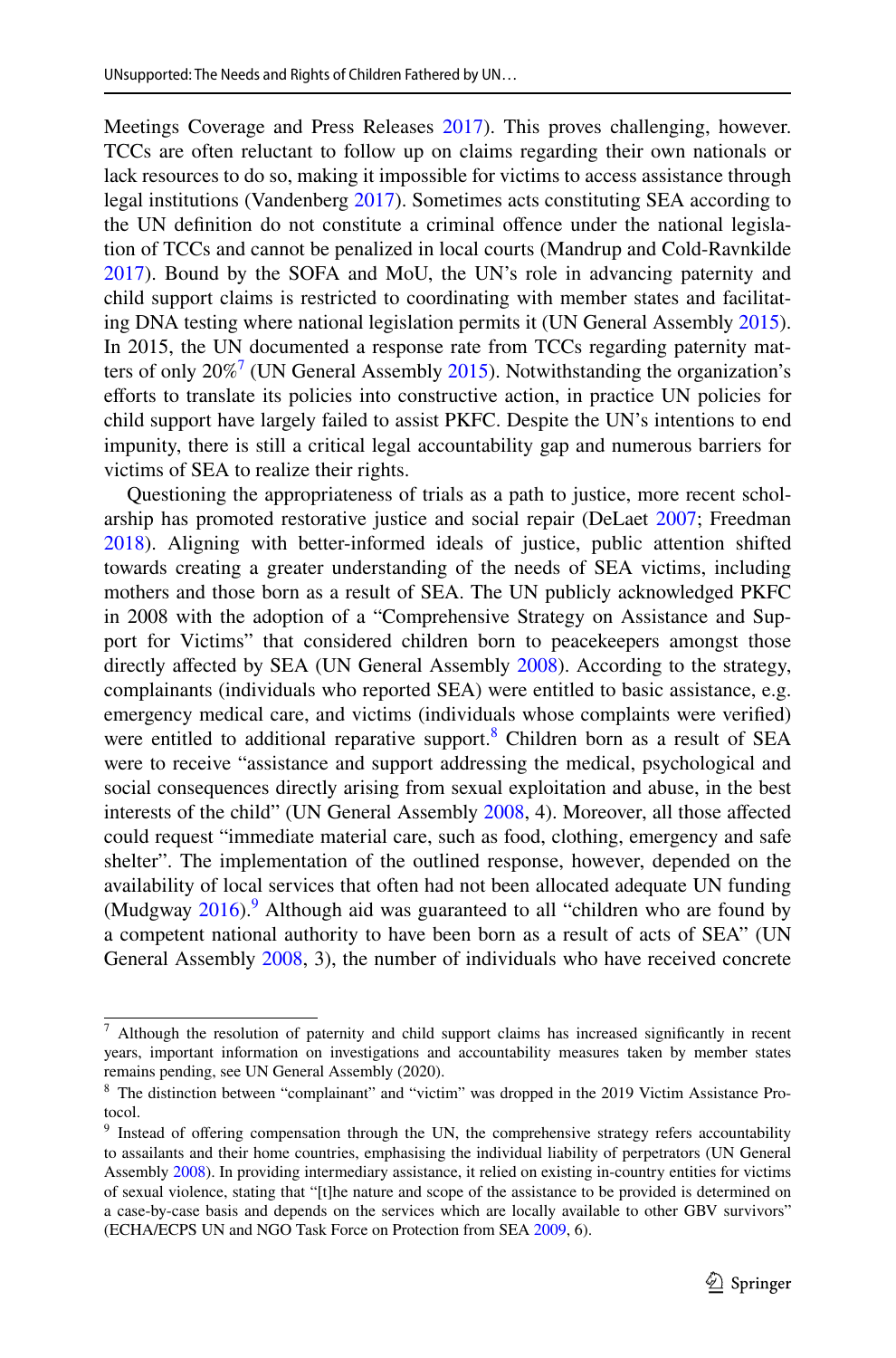assistance is extremely small (Office of Internal Oversight Services [2015;](#page-26-11) Bureau des Avocats Internationaux [2019a\)](#page-25-8).

Since 2004, the efectiveness of structural and operational policies on protection from SEA has been discussed annually in a SG report. Prompted by shortcomings regarding victim assistance that were highlighted in the 2015 report, SG Ban Kimoon established the Trust Fund in Support of Victims (hereafter "Trust Fund") in 2016 to address service gaps in the provision of support (UN General Assembly [2016](#page-27-12)). Designed to support relevant in-country entities in providing specialized services to victims, the Trust Fund does not provide fnancial compensation to individual victims but funding to organizations who offer, for instance, rehabilitative and transformative opportunities to beneficiaries (UN Peacekeeping [2020](#page-27-13)). In 2017, SG António Guterres outlined a "new approach" to victim support, anchored in the creation of a new position within the UN–the Victims' Rights Advocate (VRA). The frst VRA, Jane Connors, seeks to reinforce a victim-centred, rights-based approach to SEA, embodying the new momentum and seriousness with which the organization aims to remove barriers to assistance for victims (Connors [2020](#page-25-9)). Additional Field VRAs have been designated as the "main contact for victims on the ground" (Connors [2020,](#page-25-9) 503). An updated protocol on victim assistance endorsed in December 2019 represents the organization's evolution in the provision of support since 2008 and aspires to be "age, disability-and gender sensitive, non-discriminatory and culturally appropriate" (UN Protocol [2019\)](#page-27-14). Consequently, victims have the right to choose between a range of options for assistance, amongst them education and professional support. Despite its stated victim-centred approach, building efective capacity and avenues for assistance remains challenging. Haitian attorneys who published a series of letters to the VRA after fling paternity suits for ten PKFC in 2015 have suggested that protocols may still not be implemented as proposed (Bureau des Avocats Internationaux [2019a,](#page-25-8) [2019b,](#page-25-10) [2020](#page-25-11)). The legal team argued that years after initiating legal action, no child support claim has resulted in sustained assistance and the UN allegedly remained "non-responsive, non-cooperative and opaque in its approach, failing to provide essential evidentiary documentation and adequate and transparent assistance to clients". (Bureau des Avocats Internationaux [2019b,](#page-25-10) 1). The UN thus continues to be perceived as failing to uphold its obligation to facilitate paternity claims, ensure child support and comply with their own standards of transparency.

The 2019 protocol on assistance states that the views of children are a "signifcant factor in the settlement" of victim-related issues, yet very little is known about their interests or perspectives (UN Protocol [2019](#page-27-14), 6). Through the prism of the ongoing PKO in the DRC, the present study seeks to explore their needs and rights.

#### **PKFC in DRC**

Systematic evidence on PKFC conceived during the UN Organization Stabilization Mission in the DRC (MONUSCO, formerly MONUC) is limited, although a broad spectrum of journalistic and anecdotal testimonies account for their existence. In 2005, reports emerged about 141 females who had conceived children with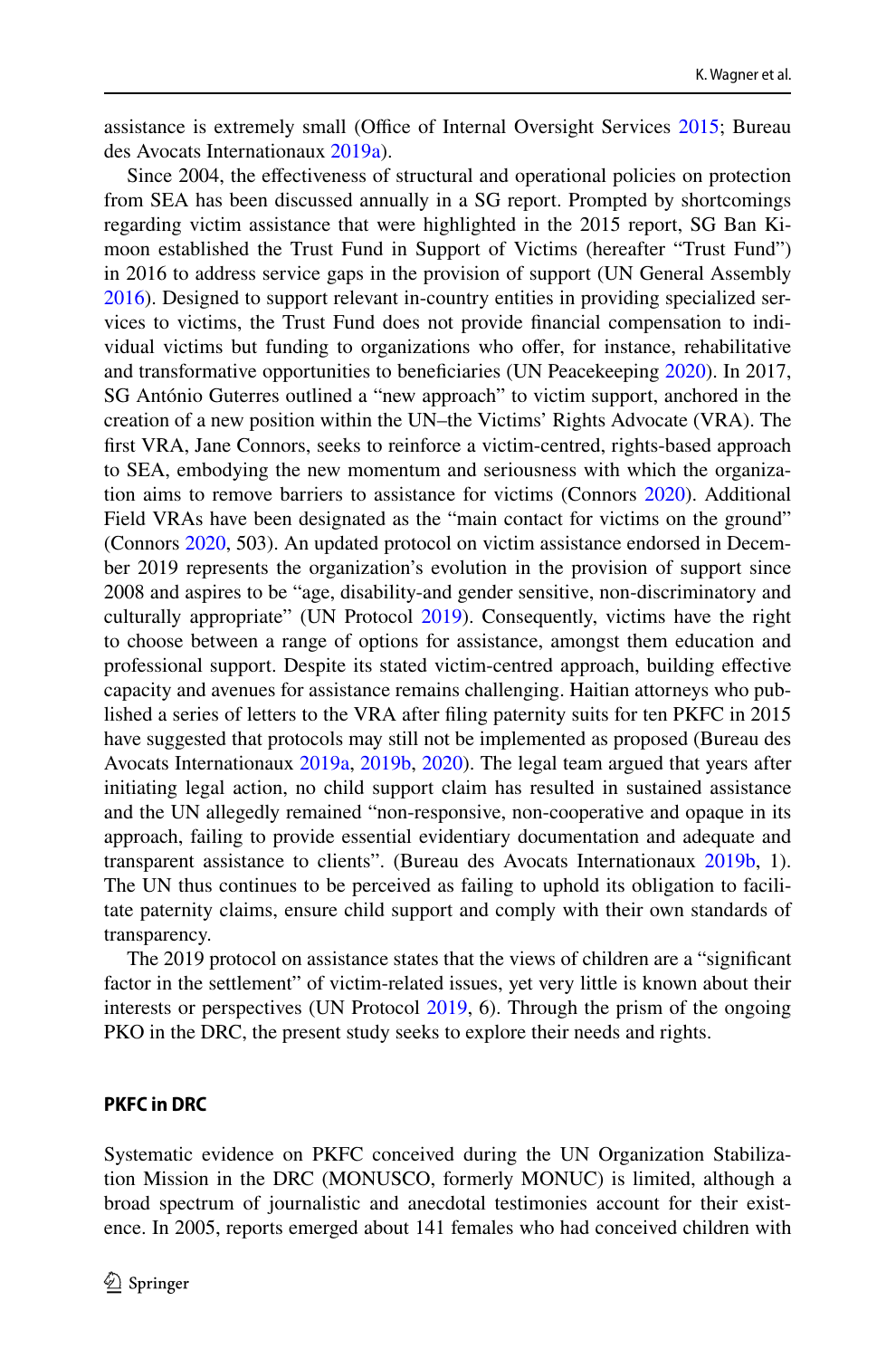Moroccan and Uruguayan peacekeepers (The Weekend Australian [2005\)](#page-27-15). Shortly afterwards, news outlets highlighted "mounting concern that large numbers of peacekeeper babies" were being abandoned (Lynch [2005](#page-26-12)). In 2016, allegations surfaced against eleven Tanzanian peacekeepers facing paternity claims and Aljazeera broadcasted a story about hundreds of PKFC in the Ituri province (Bryan [2016;](#page-25-12) Essa [2017](#page-26-13)). Meanwhile, the UN's Misconduct Tracking System (MTS)—a system-wide database that tracks allegations of vetted misconduct fled against peacekeepers recorded 266 victims of SEA in DRC between 2010 and 2020, of which 101 implicated peacekeeping personnel in child support or paternity claims (Conduct in UN Field Missions [2020b](#page-25-4)). These numbers are considered underestimates because of the barriers victims face in filing complaints (Grady  $2016$ ).<sup>10</sup> The UN's Deputy-Chief of Conduct and Discipline Services addressed this complexity: "You cannot expect a woman living in the middle of Congo, for example, to be able to fle a claim for recognition of paternity, and then child support, in a court on another continent" (Bracken [2014\)](#page-25-13). To date only eight of the 101 fled paternity claims have been confrmed; all others are pending or were rejected (Conduct in UN Field Missions [2020b](#page-25-4)).

# **Methods**

The study is derived from a wider mixed-methods research project addressing peacekeeper-civilian interactions in eastern DRC with data collected between May and August  $2018<sup>11</sup>$  In the larger study, the narrative-capture tool SenseMaker® was used to collect micronarratives from 2856 community members regarding interactions between UN peacekeepers and local women and girls (Wagner et al. [2020\)](#page-28-1). Women who shared frst-person accounts about conceiving and giving birth to a PKFC were invited to participate in a follow-up qualitative interview. Snowball sampling was used to increase sample size, with participating mothers of PKFC inviting other women who were raising PKFC, as well as their children to also take part in the study. From this dataset, we present interviews with sixty mothers and thirty-fve PKFC using a convenience sample. Data collection was concentrated in towns and villages up to 30 km perimeter of six UN bases in eastern DRC: Goma, Bukavu, Kalemi, Beni, Bunia and Kisangani. The interview locations were chosen strategically according to UN base size, nationality of base staffing, date of operation, regional infuence and geographic variation.

<span id="page-7-0"></span><sup>&</sup>lt;sup>10</sup> Although contributing to greater transparency, the MTS has been criticised for being subject to signifcant fuctuations due to changes in policies, reporting and taxonomies (Grady [2016](#page-26-14)). Since 2015, the published information includes the nationality of uniformed personnel, the type of allegation, whether a paternity claim was fled, whether paternity was established, the status and duration of the investigation and actions undertaken to hold perpetrators to account (Conduct in UN Field Missions [2020b](#page-25-4)). The database does not track children born to peacekeepers of consensual sexual relations and no information regarding how many PKFC are receiving support and what that support looks like have been made public, indicating the UN's lack of transparency in reporting and analysing paternity.

<span id="page-7-1"></span><sup>&</sup>lt;sup>11</sup> For more information on the study design and larger research project see Wagner et al.  $(2020)$  $(2020)$ .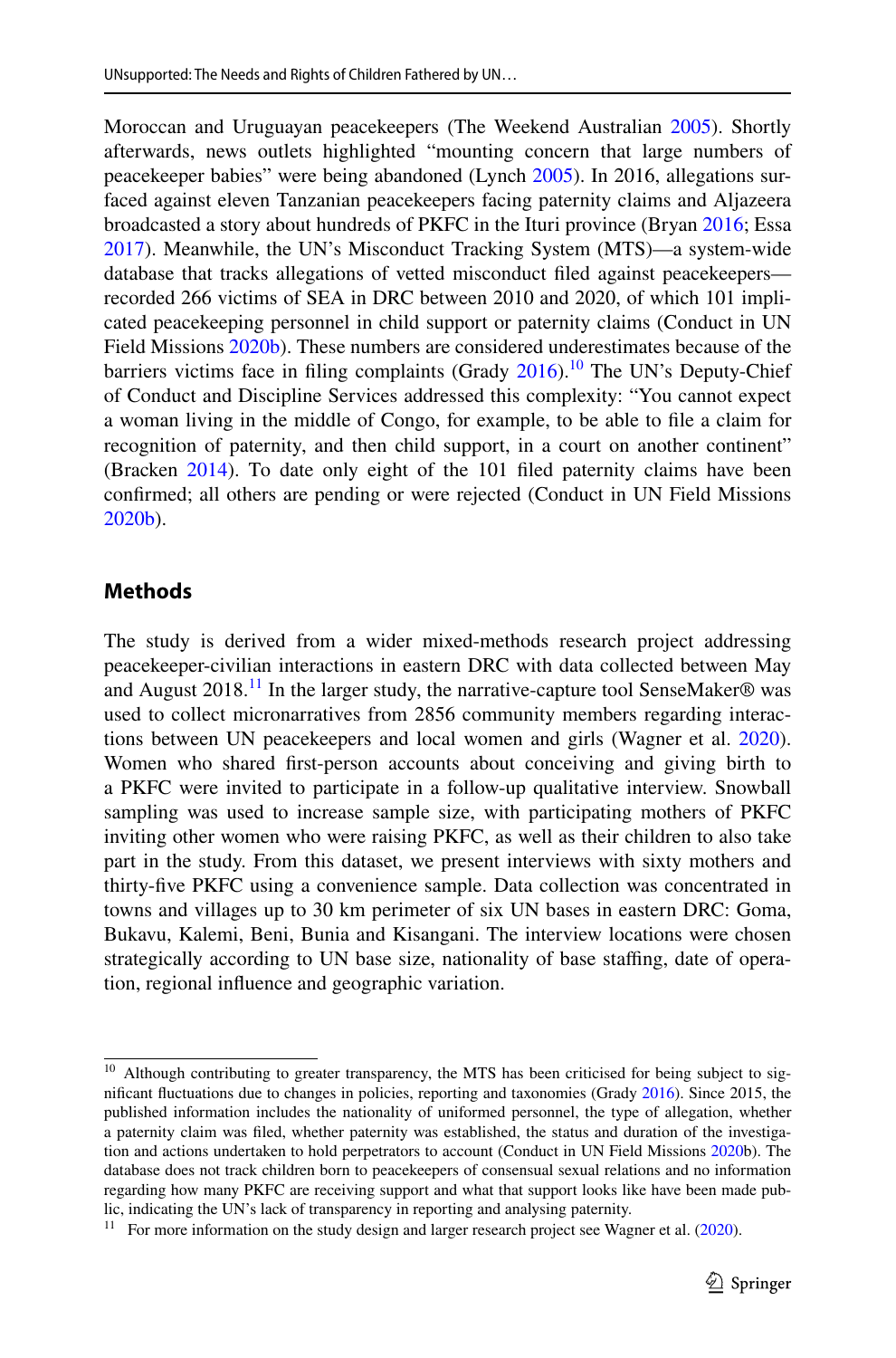Since issues related to SEA and childbirth have not been extensively researched in the past, interviews followed an exploratory-descriptive approach, employing semi-structured questionnaires. All interview guides were self-constructed with topic questions and prompts addressing, inter alia, participants' needs for assistance and support received from peacekeeper fathers, state representatives, UN authorities and/or non-governmental organizations. Depending on the group of participants interviewed, we used a mix of semi-structured interviews and participatory visual research to explore their experiences. Interview guides for two age groups of PKFC were employed to adapt the style and detail of questions to their respective cognitive and emotional development. Accordingly, interviews with younger children (aged six to twelve) were designed with a few, open-ended questions that encouraged them to talk about their situations under playful conditions including drawing their family units and responding to a series of photographs. Representing a nuanced, yet sensitive tool to gain insight into children's psychology, these tasks were anticipated to invoke comments about PKFC's living situations without explicitly mentioning their heritage (Mitchell [2008\)](#page-26-15). This served to mitigate potential risks for children to fnd out undisclosed information about their fathers and reduced the risks involved in interviewing very young children. Interviews with adolescents (aged thirteen to nineteen) contained more direct questions regarding their family's circumstances. The duration of each interview was determined by the participant's openness and willingness with which information was provided. Non-directive probes facilitated structure while the fexible, open-ended questioning ensured that participants were in control of the shared information. Two social workers from the women's rights organization *Solidarité Féminine pour la Paix et le Développement Intégral* (SOFEPADI) who had experience working with vulnerable populations carried out the interviews. They were fuent in local languages and completed a fve-day training on research ethics, data management and collecting data with young people prior to the study. All participants gave informed oral consent to participate and to have the anonymous results published. Participation was informed in an age-appropriate manner, targeted to children, adolescents and adults. PKFC younger than six were excluded due to ethical concerns and them not being capable communicators in the context of this study. Parental consent for the participation of minors was obtained from mothers during their interviews. PKFC were only then interviewed if their mothers stated clearly that they were aware of their paternal background. Written consent was waived due to the low level of risk associated with non-invasive questioning, anticipated levels of literacy and local cultural norms. Interviews were conducted privately; no identifying information was taken, and no compensation was ofered. The local partner, SOFEPADI, created a support system for participants in need of social services or legal advice and gave out referral cards with contact numbers in closing each interview session. Given their cultural, linguistic and content expertise, the study relied on the guidance of SOFEPADI to ensure that the research was designed and implemented in a culturally sensitive manner. The study protocol was approved by the institutional review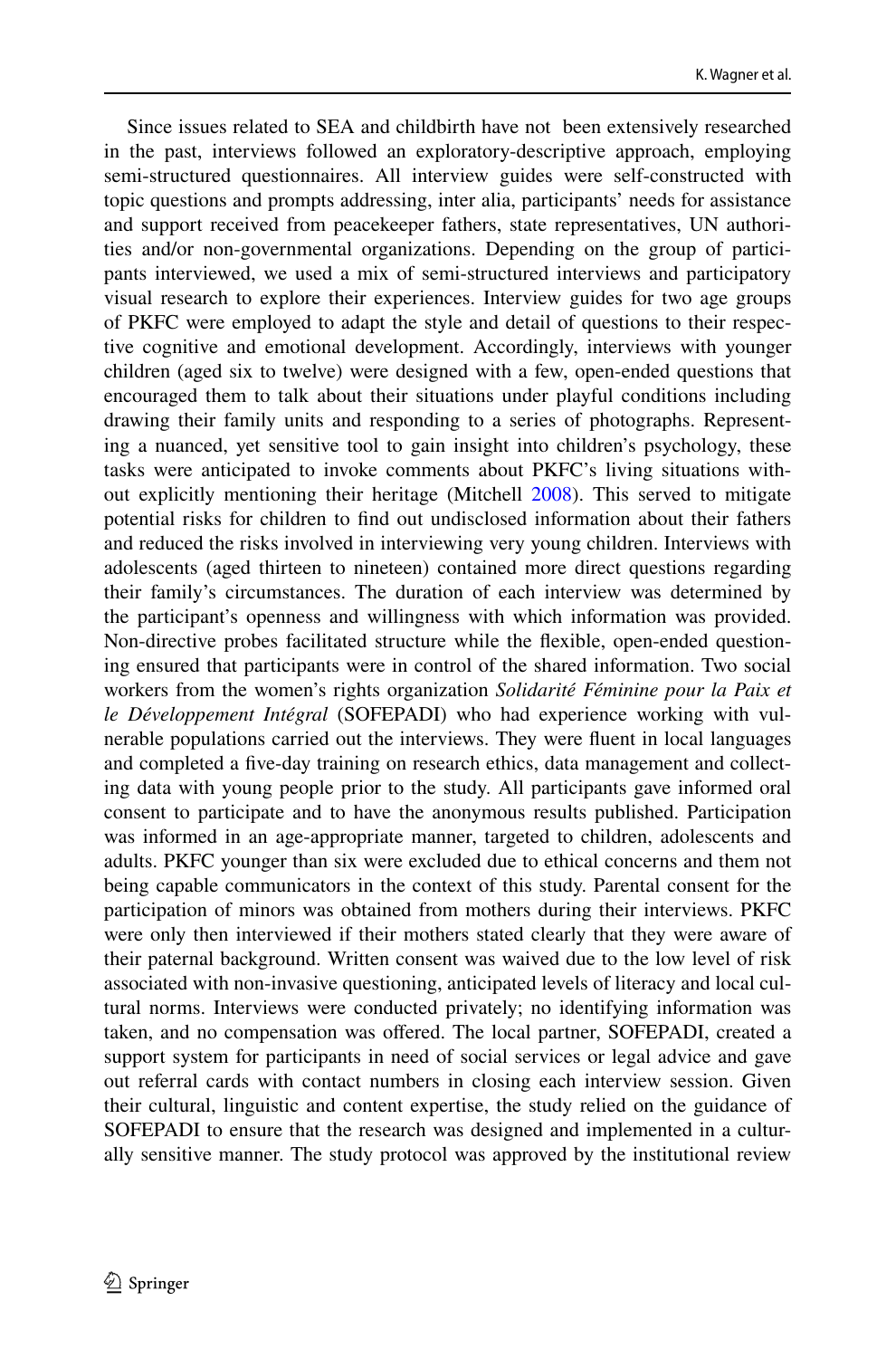boards of Queen's University (6019042), the University of Birmingham (ERN\_18- 0083; ERN\_17-1715; ERN\_17-1715A) and the Congolese National Committee of Health Ethics (CNES 001/DP-SK/119PM/2018).

Interviews were conducted in Lingala, Kiswahili and occasionally in French, recorded and transcribed by Congolese research staff. Qualitative thematic coding was applied by identifying data themes through open coding. Emerging concepts were summarized under the categories "needs" and "assistance". Categories for codes describing the needs of mothers and PKFC were chosen based on frequency and consistency across narratives to refect the situation of most participants. Categories for codes describing attempts at seeking assistance and subsequent service provision were further based on novelty and theoretical saturation to portray the scope of individual experiences.<sup>12</sup> Representative quotes were chosen to illustrate themes.

# **Results**

Participants implicated UN personnel from twelve countries in fathering and abandoning children, the majority of whom were Tanzanian and South African. Mothers who recalled the position of fathers at MONUSCO said they were soldiers, lieutenants, sergeants, pilots, drivers, mechanics, cooks, doctors or photographers. Of the mothers who indicated their age at conception, 50% were under the age of eighteen and the youngest girl impregnated was ten. This adds to the troubling picture of very young girls being sexually abused by peacekeepers and confronted prematurely with the responsibilities of motherhood (Lee and Bartels [2019\)](#page-26-2). At the time of the interviews in 2018, the mean age of mothers was 26.2 (*SD*=7.2) and the average age of interviewed youth was 12 ( $SD = 3.6$ ), with a range of six to nineteen. Accordingly, the majority of PKFC in the study were born after implementation of the zero tolerance and other related policies. However, four PKFC were born before 2003 when the UN did not yet have a clear stance regarding sexual relations with benefciaries of assistance.

All mothers described being left with little to no assistance after peacekeeper fathers were transferred or repatriated. Most mothers engaged with peacekeepers out of necessity in exchange for money, food and other basic goods. Their need for "survival sex" indicates that PKFC were raised by mothers from very poor backgrounds who lacked family support. Half of the mothers (*N*=30) stated clearly whether they had reported paternity to UN officials. Out of those, 13% had not contacted MONUSCO authorities and 63% indicated that their complaint was ignored or rejected, while 23% described an initial investigation or legal case, but no participant had been awarded compensation.

We present the data in two sections. The frst section illustrates the needs of victims, specifes which forms of assistance they requested, and which types of

<span id="page-9-0"></span><sup>&</sup>lt;sup>12</sup> PKFC were not asked about their families attempts of pursuing assistance, thus, their interviews could not be coded regarding those issues.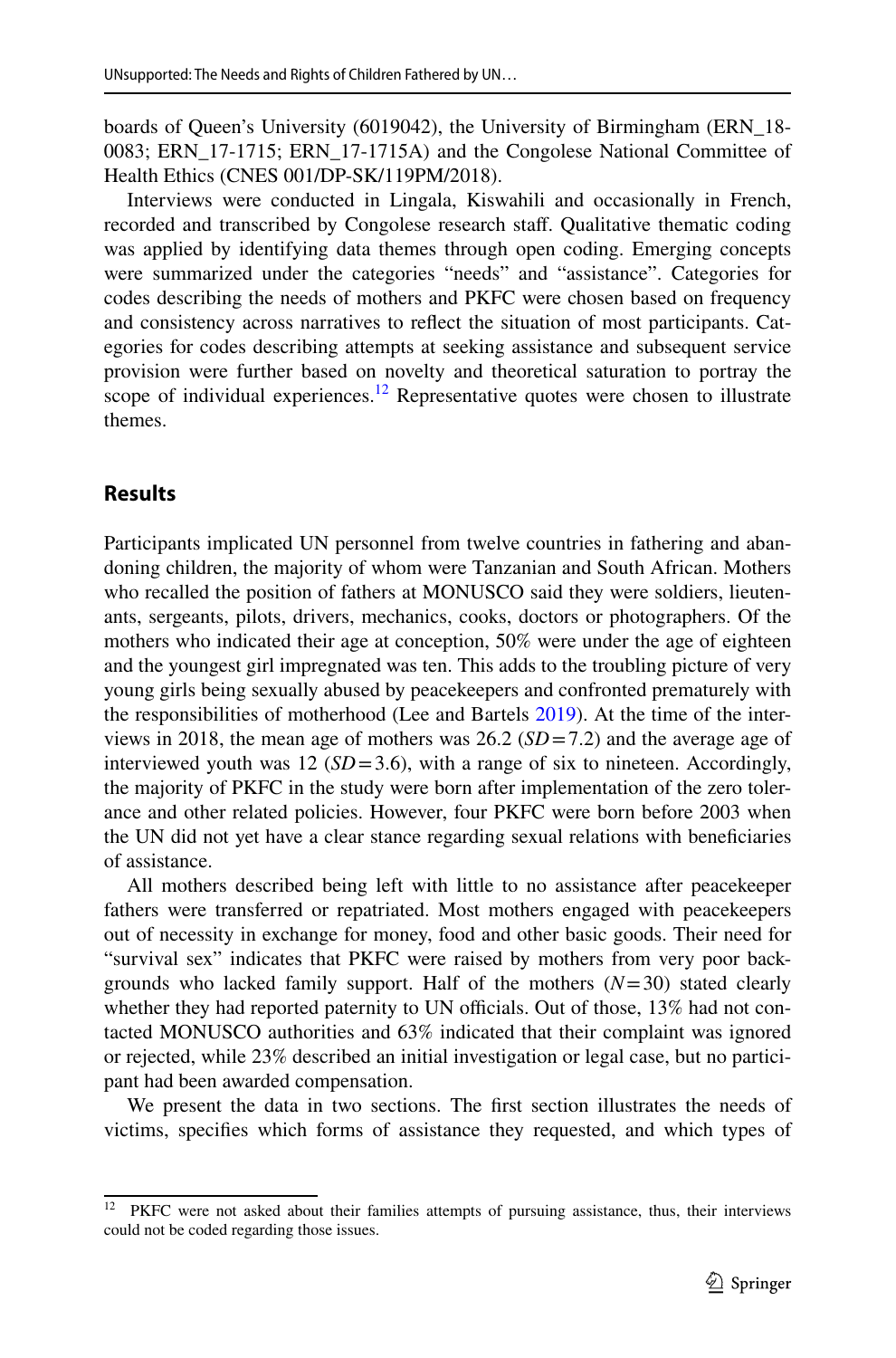assistance were available at the time of interview. The second section describes obstacles to assistance including barriers to reporting, compensation and specialized services fnanced by the Trust Fund.

## **Needs Assessment and Analysis**

#### **Individual Needs**

The group of ninety-fve participants interviewed is distinct from the general population in eastern DRC in terms of their economic and social circumstances. Qualitative thematic analysis revealed that participants lived in circumstances of extreme poverty. Despite varying degrees of fnancial exigency, all seemed to lack basic resources. This has been summarized under the theme "sufering", a term used by many participants to describe their living situation. We have identifed key sectors of resource scarcity that appeared to have signifcant impact on participants' livelihoods.

**Food Insecurity** Most mothers and PKFC described food insecurity that regularly prevented them from eating two or three meals a day. They suffered from insufficient funds to buy basic ingredients like vegetables, rice, tea and oil. Mothers demonstrated their need for urgent remedies to feed their families, particularly the PKFC, who in some instances were denied access to available household resources (Wagner et al. [2020\)](#page-28-1).

"My family goes through much pain to fnd the amount of food we need daily. Sometimes, when we get about 1000 Congolese Franks [0.5 USD], we thank God for it, but we never get full or satiated with the little food we have. On many occasions, we go to bed without having eaten anything" (PKFC, Bukavu).

**Lack of Health Care** The interviews suggest that some PKFC might face chronic malnutrition and other health defciencies due to undernourishment. Moreover, mothers described not being able to aford an examination or treatment when their children developed more serious illnesses. This puts PKFC at risk for long-term health and development issues.

"My status doesn't really refect that of a respectable person, my child is deprived of everything: lotion, soap, clothes, and food. Nobody can really believe that this is the child of a MONUSCO agent, it doesn't have a decent living standard. Even his health has degraded due to bad living conditions. When he is sick, I am in trouble because I don't have the means to pay for healthcare." (Mother, Bukavu).

**Poor Sanitation** Participants' restricted access to health care was aggravated by their inability to purchase cleaning and hygiene products like soap. PKFC complained about the need for personal care products and expressed a fear that they would "look dirty".

"I have no body lotion, not even the local palm oil or soap to wash my face." (PKFC, Bukavu).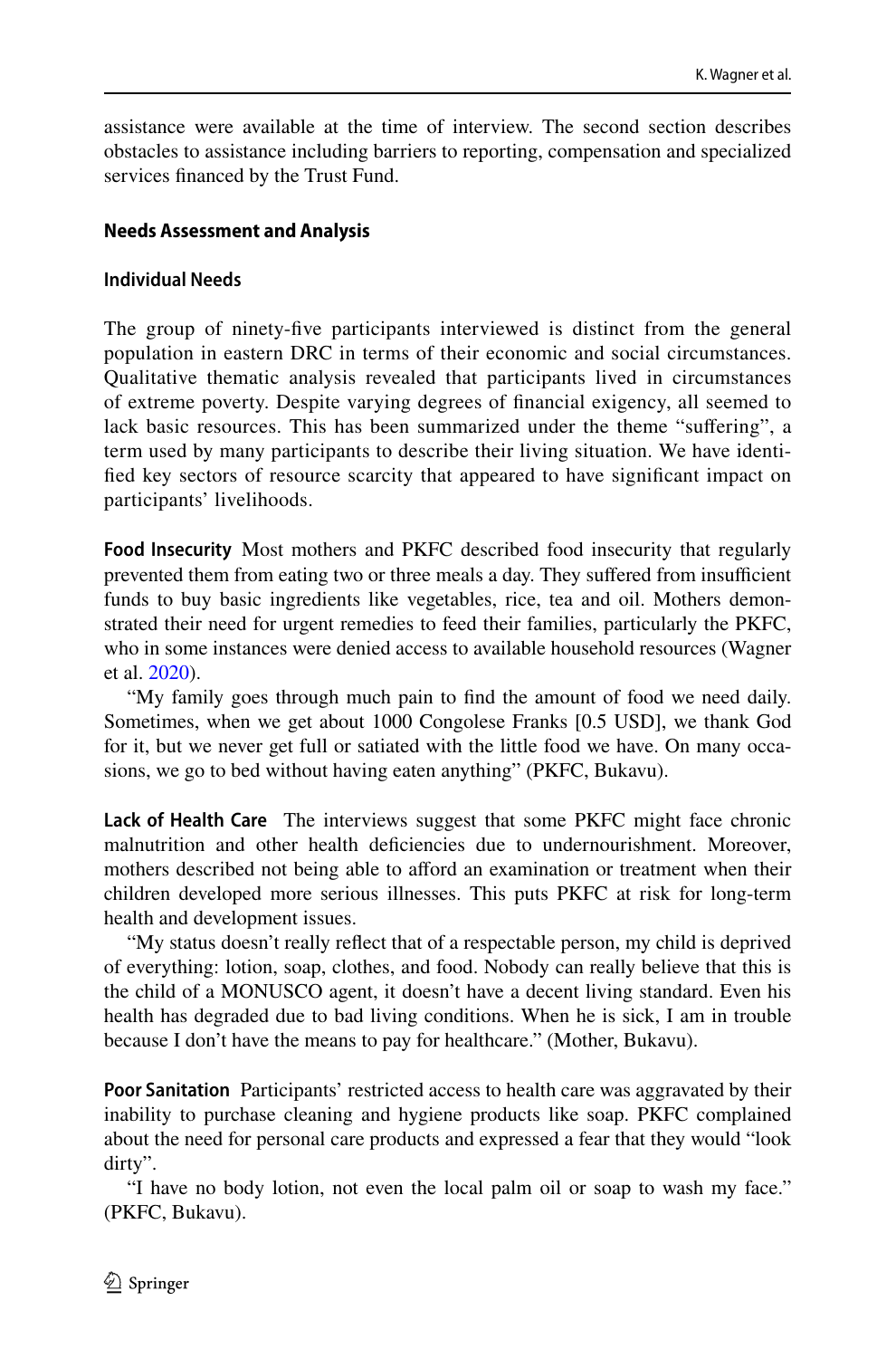Precarious Housing Inappropriate housing, lack of money to pay rent or afford a plot of land to build shelter on was another serious concern. Participants described structural problems with houses, inadequate maintenance and lack of lamp oil and clean sheets. A small fraction of participants indicated homelessness.

"That guy from MONUSCO is living peacefully with his wife and children while my house is leaking, and the sheets are overused. Basically, he destroyed my life when getting me pregnant. He deceived me and now my life is crammed with sufering, impending hardships." (Mother, Kalemi).

**Inadequate Clothing** Interviewees also had grievances regarding their appearance and inability to buy the desired clothes and footwear. In line with existing research, the data suggests that clothes were not only perceived as a necessity but contributed to defining social status (Boyette et al. [2018](#page-25-14)). PKFC's inability to afford clothing drew attention to their father's absence.

"When I think of the deep poverty I'm in, I feel much despair. I am dressed poorly. I have no good clothes. I have no shoes, no fip-fops either. You can see that what I am wearing is completely torn apart." (PKFC, Bukavu).

**Compromised Education** PKFC overwhelmingly indicated their struggle to aford tuition fees, school supplies, uniforms and other costs related to their education. Many were schooled infrequently and skipped certain months or grades, signifcantly impacting their future prospects and life courses. Uncovered expenses and the obligation to work to supplement the household income often prompted PKFC to drop out of school.

"We are always short on money which is why I have not been able to attend sixth form primary school. At that time, I fell sick in the middle of the school year and because of the lack of money, left school forever. I no longer go there. I have no idea about MONUSCO agents really, but I do not like them because they don't pay our school-fees, they do nothing for us." (PKFC, Bukavu).

**Unviable Employment** Similar circumstances applied to mothers whose professional opportunities were often severely compromised. Child rearing costs that exacerbated poverty compelled some mothers to exchange sex for goods that ensured their child's survival. This "downward spiral" or chain of SEA has previously been reported for victims in DRC (Notar [2006](#page-26-16)) and Haiti (Lee and Bartels [2019\)](#page-26-2).

"My concerns are about the living conditions of the child as I am jobless and penniless. Currently, I'm struggling to get food for the child's survival. I am living a strange life when I meet fellows in the bush who go to fetch fre sticks so that we can have the child's soap or body milk. I think much about the child's father for I think that if he was living with me, I would be free from hardships." (Mother, Goma).

The critical needs expressed in the interviews illustrate the extreme poverty in eastern DRC, as well as the impact of absent fathers in patriarchal settings and of low socio-economic means. Most mothers made a clear distinction between their fnancial situation pre- and post-childbirth; thus, single parenting aggravated their already dire socio-economic conditions. In order to ascertain family quality of life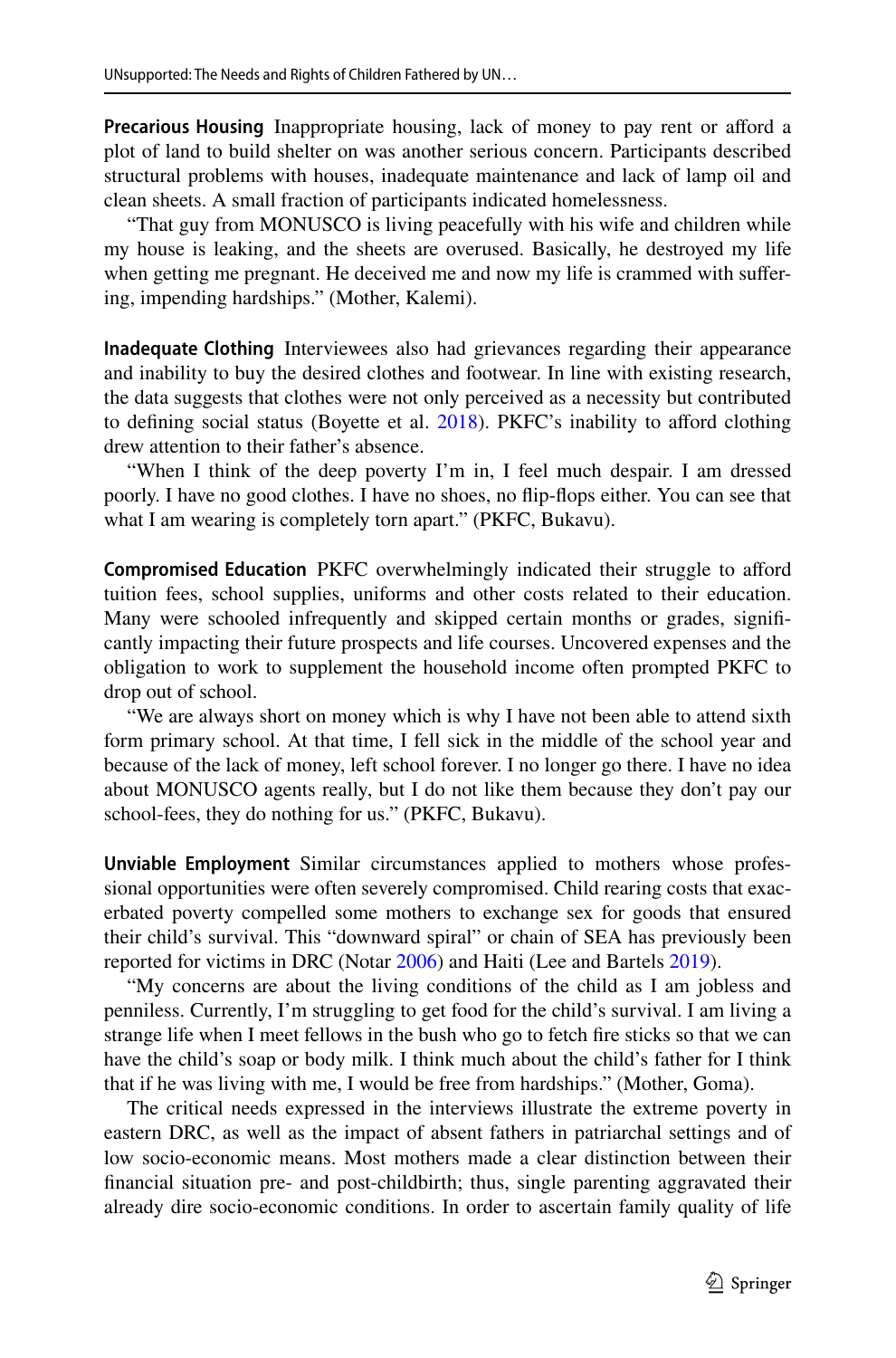<span id="page-12-0"></span>

in the Congolese context, the number of meals a family eats per day, their ability to send children to school, and their access to health care are appropriate measurements to classify living standards (Aldersey et al. [2017\)](#page-25-15). Based on this, families with PKFC must be considered highly vulnerable in a country-wide comparison. The disproportionate "sufering" of PKFC families prompts the moral and political urgency of assistance.

# **Desired Assistance**

Study participants expected the UN to provide assistance when the UN peacekeeper fathers did not. They discussed what aid they needed and how support could be most efectively targeted. Despite struggling with basic daily expenses, few participants asked for immediate alleviation of their most pressing needs. Instead, they requested forward-looking assistance in the form of education, employment, land or housing (see Fig. [1](#page-12-0)). Mothers assumed that the lack of paternal family connections and inheritance would restrict PKFC's access to resources in the long-term, and thus desired structural support to increase their children's prospects.

"I wonder what to give to the child when he is grown up. A handsome child should have a plot of land, a house, a farm, so I need a job that enables me to give goods to him. All assistance is welcome. My main expectation, however, is work, as it will help to better our living conditions in the long-term." (Mother, Goma).

**Employment** Many mothers were the sole caretakers and providers for their children, but without earning subsistence wages. They often worked long hours in informal jobs, unable to spend time with their children or cover their existential needs. Several mothers operated "small businesses" selling goods like vegetables to enhance income, hoping to later invest in products with a larger proft; thus, they were looking to expand their commercial activity. Others hoped vocational training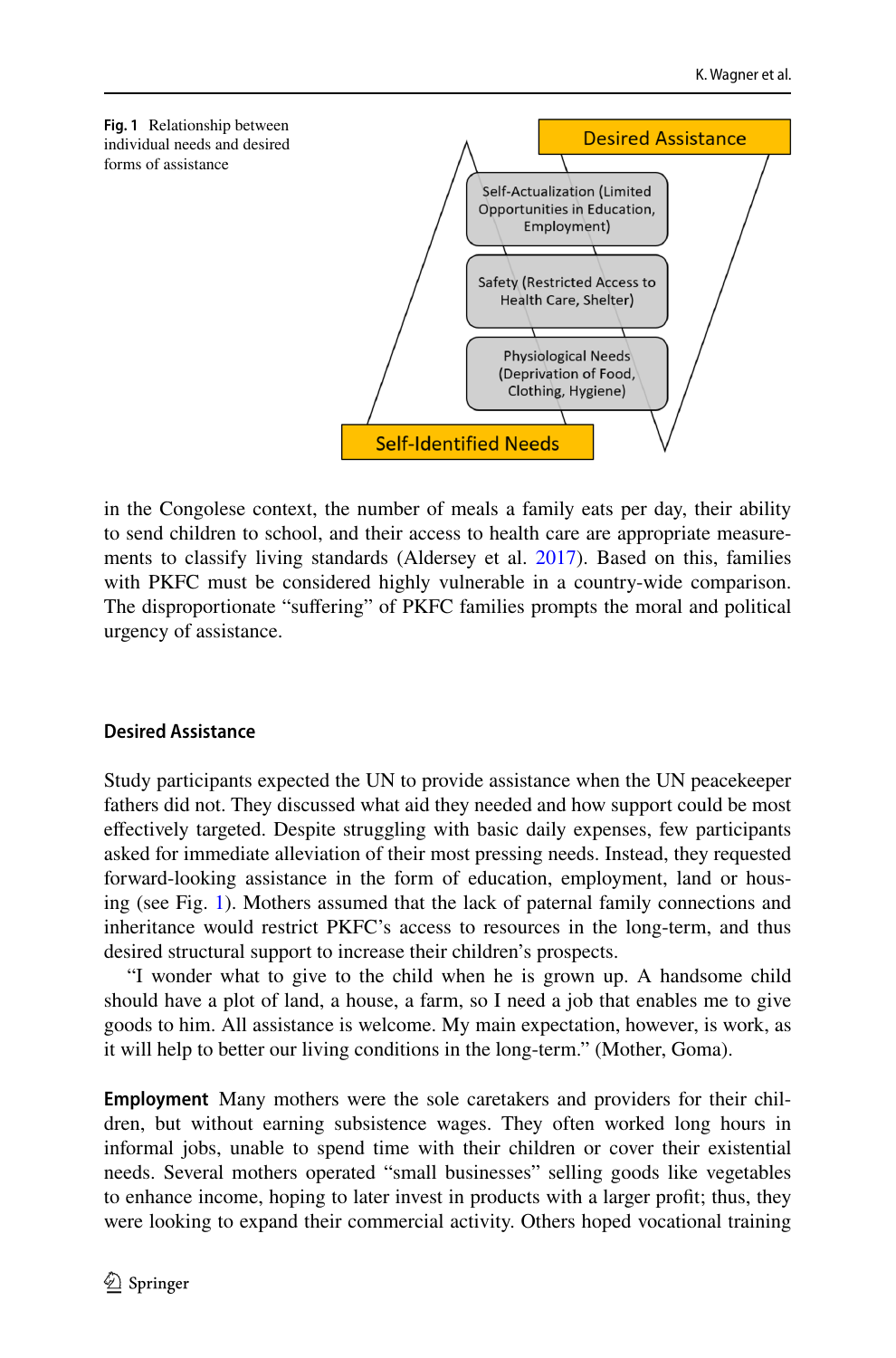could improve their chances of employment. Participants saw capacity-building for income generation as a way to ensure their child's survival and guard them against recurrent SEA, and a way out of poverty that would improve their family's quality of life.

"I sometimes buy potatoes, cook them and sell them at the market or on sidewalks. People buy things like this from me and in return I get the soap to wash my child's clothes. If they gave me money, I could trade and expand my selling business. Through this work, I might be able to avoid selling my body—to have sex for money in order to buy soap, clothes, food and so on." (Mother, Kalemi).

**Education** Most PKFC asked for funding towards their education to better their chances of employment and pathways to a productive and independent future. They directed their claims equally to absent fathers and MONUSCO authorities as they considered both to have an obligation in supporting and assisting them.

"He was supporting us a little bit but these days we are not receiving any support from him that is why I am not going to school this year. I sell water around the city in order to be able to survive." (PKFC, Kisangani).

**Housing/Land** Being provided with appropriate housing or a plot of land to grow food or build a compound on was another commonly requested form of assistance that was perceived to ensure PKFC's safety and inheritance.

"If someone could give me my own house, I would be the happiest person in the world. Feeding my son, dressing him etc. are difficult but the biggest problem for which I wish MONUSCO could fnd a solution is housing, having my own compound. My son will want to know where our house is for sure." (Mother, Bukavu).

Infrequently, participants were granted help from other institutions, community groups, faith-based or non-governmental organizations. They reported that civil society actors like "Médicins sans frontières", "The Red Cross" and "Heal Africa" assisted them with free health care and legal complaints, whereas MONUSCO did not.

### **Barriers to Assistance**

In spite of the needs outlined above, accessing official support through the UN was unrealistic for many mothers for several reasons, including barriers to reporting the SEA in the frst place.

### **Barriers to Reporting**

Mothers identifed multiple barriers to reporting paternity to the UN, amongst them (i) lack of credible evidence, (ii) unclear complaint pathways, (iii) misinformation, (iv) change in policies, (v) lack of confdence in authorities, (vi) fear of negative consequences and (vii) the expectation of resilience.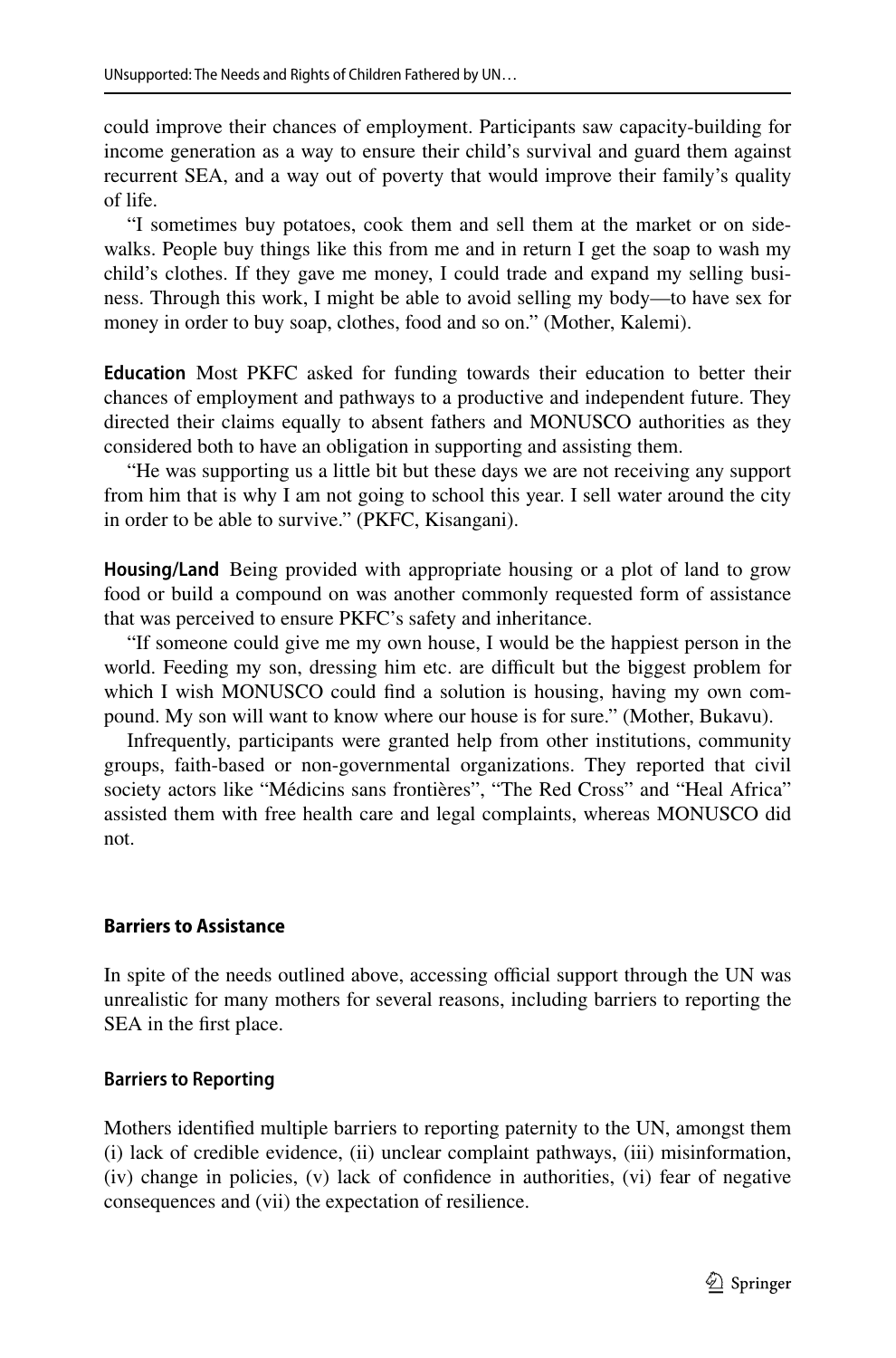**Lack of Credible Evidence** Mothers indicated that they did not have peacekeeper identifying information to support their allegations and confrm their victim status. Identifying perpetrators was considered to be dependent on knowledge of the country fags and numbers written on military uniforms. This perceived requirement prevented mothers who had sexual relations with civilian peacekeepers, or military personnel who did not regularly wear their uniforms, from seeking paternity support. Similarly, victims of sexual abuse and sex-work were less likely to report incidents of SEA since they often did not have details about the implicated peacekeeper.

"He always came to our house with a civilian uniform. Other soldiers who had babies with girls were leaving the camps in their military uniforms, that's why they can be found more easily. I, however, was not able to remember the number on his uniform. Some women who did are now working there." (Mother, Beni).

**Unclear Complaint Pathways** Participants did not have a comprehensive understanding of UN protocols for assistance; few knew their official right to paternity and child support or how to access it. Unfamiliar with the procedures of fling complaints against perpetrators in their countries of origin, mothers assumed that the geographical distance to fathers spoiled their chance of assistance. Without clear guidance, the prospect of talking to uniformed personnel, particularly from the same organization as their abusers, was intimidating.

"I haven't gone to MONUSCO. We don't know where and how to accuse him, and we can't know where those MONUSCO guys are today. It is hard to go see someone you don't know and have never met." (Mother, Bukavu).

**Misinformation** It was a widespread misconception that the main form of support that could be awarded through UN authorities was employment with the organization. Encouraged through UN personnel, one mother was waiting for her son to be old enough to claim his allegedly rightful place at MONUSCO.

"The MONUSCO troop major even said there is nothing to worry about, since my child is a boy, he can easily be employed with MONUSCO later, as soon as he reaches ten years of age. I was expecting him to get a job at the end of this month but so far nothing has happened and there is no one who can guide me on how to get child support." (Mother, Bukavu).

Several factors were thought to infuence who was getting assistance. Some participants were under the impression that only mothers who conceived children during the MONUC era were being supported. Others believed that whether assistance was granted depended on the ethnicity of peacekeeper fathers. This could be a sign that at earlier stages UN regulations were not universally adhered to or interpreted diferently across base camps or contingents.

"Only the ones who had babies with them a very long time ago are supported." (Mother, Beni).

"I know that there are women in similar situations who work at MONUSCO. I know they are mainly the ones who had babies with Tanzanians." (Mother, Beni).

Based on these and other rumours in the community, it is likely that victims draw false conclusions regarding who qualifes for assistance, and do not report SEA and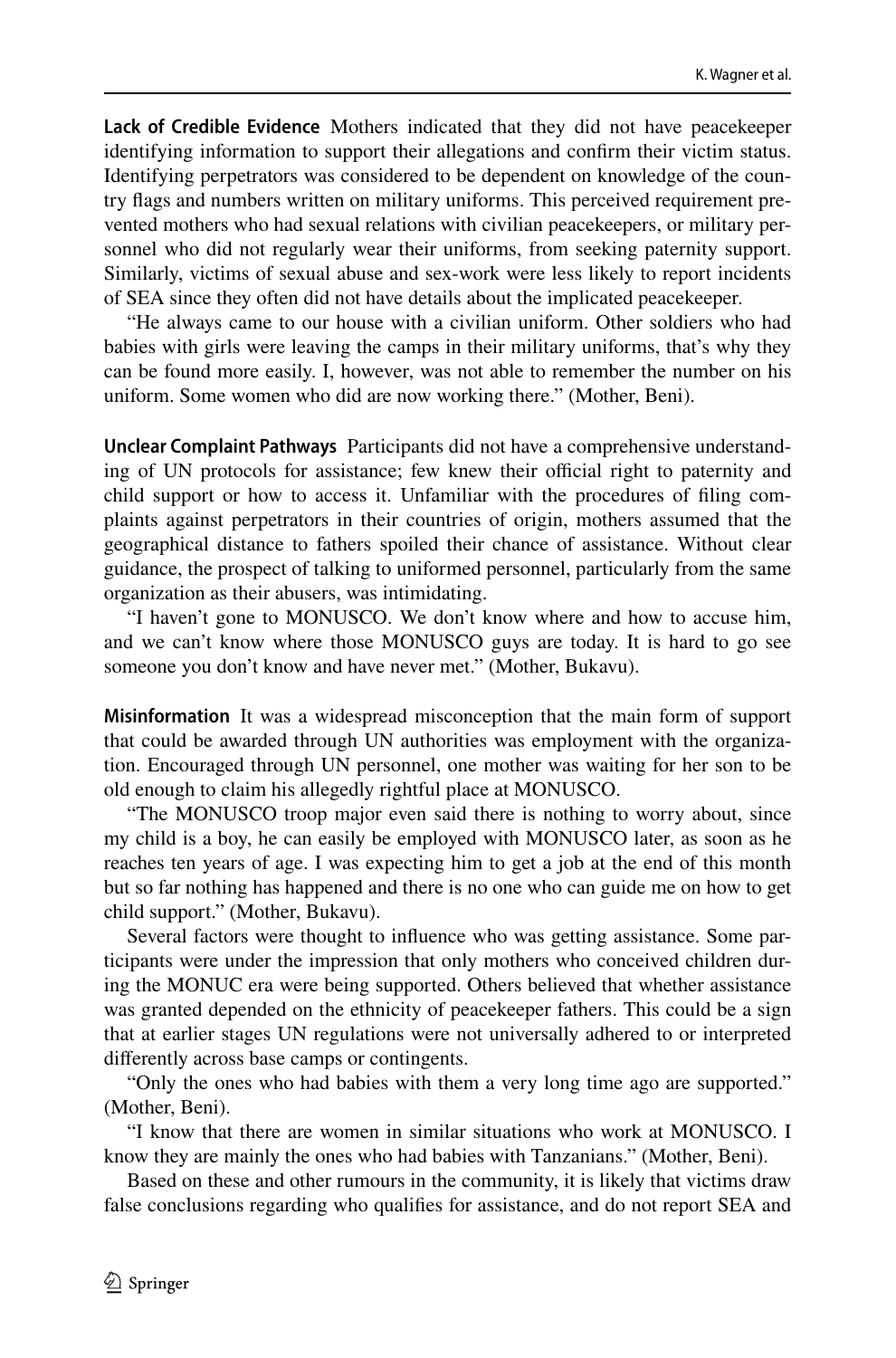childbirth if they consider their children's ethnicity, age or gender unlikely to render them eligible for support.

**Change in Policies** Mothers with older PKFC occasionally reported that they had received food rations in the past as unofficial forms of assistance from the UN. The more stringent laws and regulations that came with renewed mandates, combined with the regular rotations of contingents, prevented mothers from continuing to access these services. Once stricter regulations required them to re-establish their eligibility for support through legal action, they often refrained from fling complaints due to an incomplete understanding of the legal pathways and a perception that UN officials were already aware of their situation.

"I went to MONUSCO when the child was four years old. I asked them to help me be in touch with the father as I was burdened with the child's responsibilities and charges all by myself. They asked me to come back after one month to get some food. They gave me rice, beans, cooking oil; the next month they did likewise. In the third year, they chased me away and asked me to open a case somewhere […] I understood that there was no support and decided to stay at home." (Mother, Goma).

**Lack of Confdence in Authorities** A further barrier to reporting SEA was participants' distrust in Congolese and other authorities. Because of previous experiences with military or police and local corruption, participants believed that speaking out was naive, if not dangerous, thus demonstrating a general lack of confdence in the UN's reporting mechanisms.

"I didn't report the relationship because Congolese authorities are useless. MONUSCO authorities don't know anything, there is no point in going there. They are not thinking about us, yet we have their children." (Mother, Kisangani).

**Fear of Negative Consequences** Related to that, some mothers were afraid that attracting attention to their situation could have negative consequences such as UN officials taking PKFC away or fathers being repatriated before paternity had been recognized.

"They came looking for me while I was away. They only met my mother; she hid the child from them. She was afraid that they would take her. MONUSCO knows that there are so many children that were left by these agents. They constantly make false promises." (Mother, Beni).

Others were worried how asking for assistance would affect their reputation. Participants seemed to fear showing weakness, as well as the potential jealousy and retaliation from their communities if they were to be granted assistance.

"Human beings are scornful of others when they request assistance; that is why we avoid talking about it, we prefer not to open our heart to other people. Whatever happens, is supposed to happen." (Mother, Goma).

**Non‑Reporting as Resilience** Occasionally, silence was perceived to demonstrate resilience. The Congolese ethos of "la débrouille" describes a sense of resourcefulness that has previously been found to illustrate coping with unlawful conduct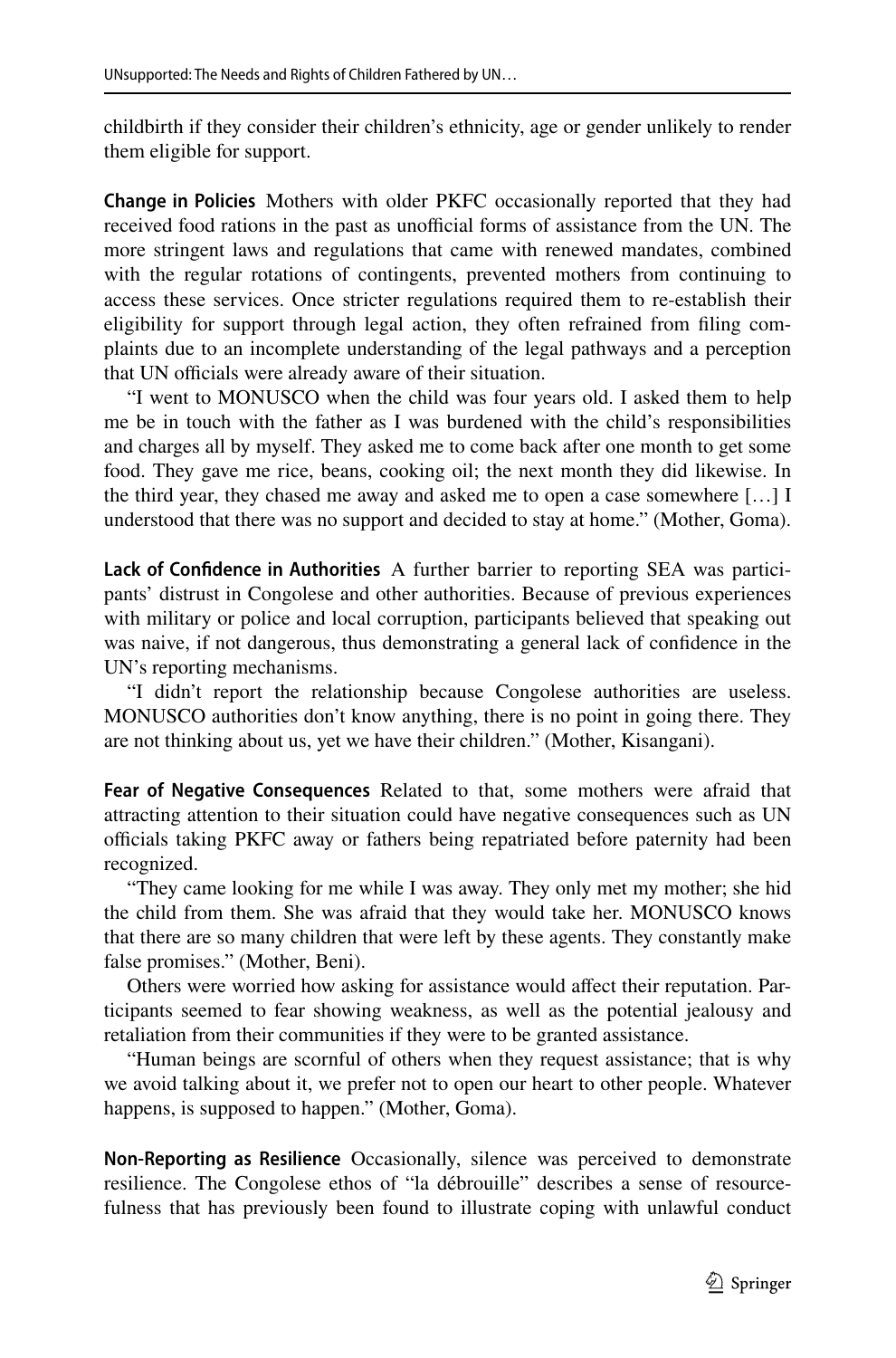(Trefon [2004](#page-27-16)). Derived from the French term "se débrouiller" [to fnd a way], it is often applied to mean that "using one's own means" to overcome adverse conditions is the locally anticipated response to hardship (Braun [2016,](#page-25-16) 21).

"I don't know his address and I won't search for it. I think I am intelligent enough to help myself. If I get vegetables, I cook and eat. People say that he, who trusts in others, dies helplessly. I believe in myself and pursue progress and a better life." (Mother, Kalemi).

Evidently, under-reporting of paternity is a complex, yet prevalent issue (Grady [2016](#page-26-14)). The failure of the UN to ensure efective reporting and investigative processes violates victims' rights a second time and increases the sufering of PKFC families (Freedman [2018](#page-26-4)). The power gap between mothers and peacekeepers, which is recognized by the UN, silences those most in need of support and is reinforced by the UN's lack of transparency.

#### **Barriers to Compensation and Support**

Many of the social, political and psychological obstacles that prevented mothers from reporting were closely linked to practical difficulties in realizing assistance, manifested in complications with legal recognition or services from the Trust Fund. Mothers who advocated for their right to compensation often faced barriers with respect to (i) inadequate processing and communication of their claims, (ii) corruption, (iii) the gap in legal authority between the UN and TCCs, and the (iv) limited availability and communication of specialized services.

**Inadequate Processing and Communication of Claims** Of those who contacted UN authorities, a large majority said they received limited help from the organization. Participants detailed that some UN officials violated their right to information about legal processes by urging mothers to seek comfort in their spirituality, rather than court actions. Other officials were empathetic towards women's needs for support but left them "without answers to their questions" about the navigation of a complex, multi-layered legal system. The lack of action reinforced the widely shared notion that UN officials had no interest in holding peacekeepers accountable for fathering children.

"I tried to speak to MONUSCO officials and requested that they look for the father in his country, but my effort was unsuccessful. I went to the place where women who are left with children go to expose their problem to a woman working for the UN. When I went there, I saw no reaction. In fact, they didn't do anything. It is hard to understand (cries)." (Mother, Bunia).

Mothers who gave accounts of an initial investigation, often described poor follow-up and mismanagement of their cases. Repeat interviews, lengthy delays or non-compliance with promised next steps made for a distressing process. Due to the lack of tangible progress, some mothers eventually gave up hope that they could beneft from legal processes.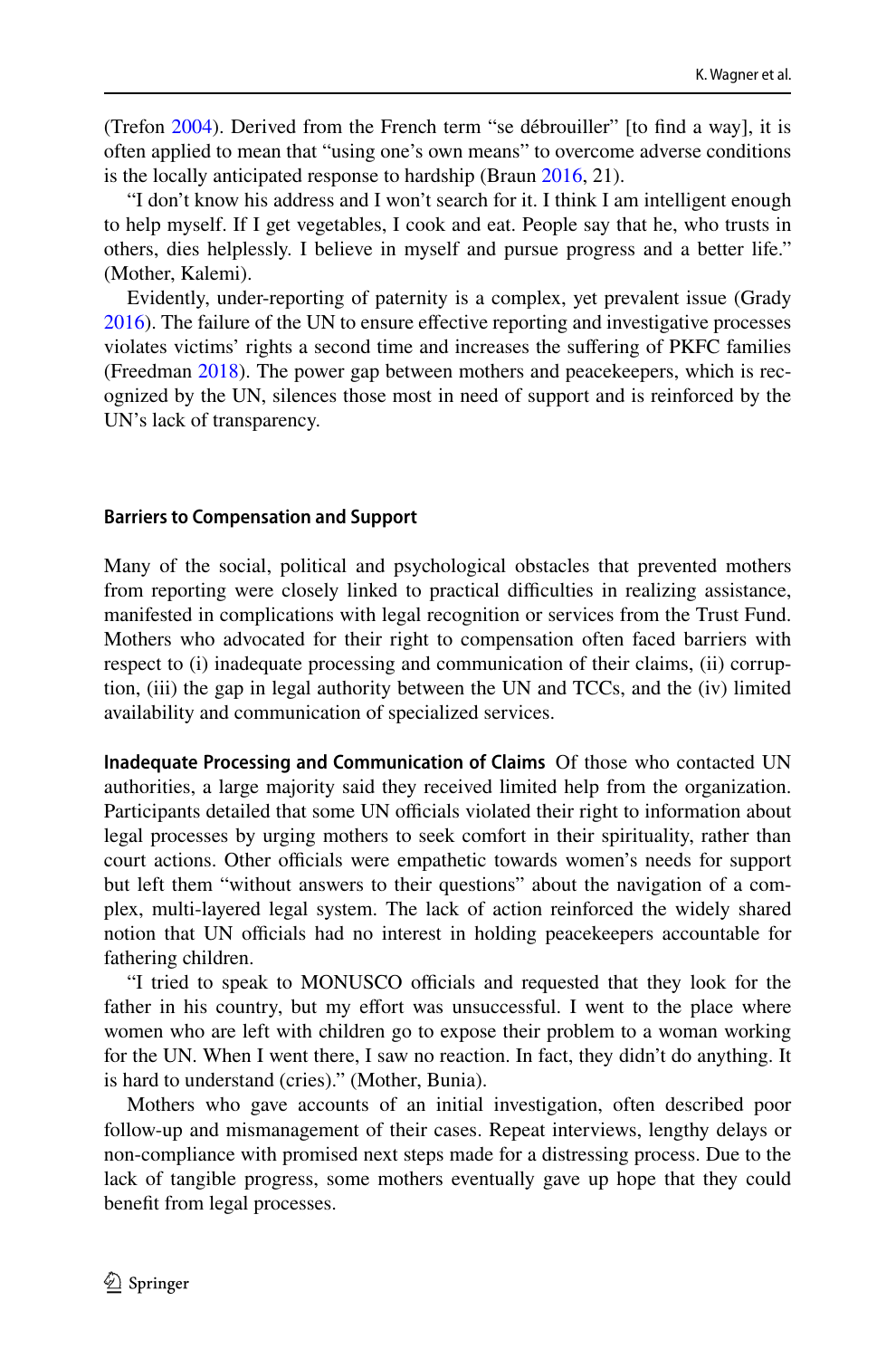"We were told to register our children with MONUSCO but so far there hasn't been any feedback. They disappointed us, only moved our case around. MONUSCO says they advocate transparency and discipline because they are supposed to, but in practice they don't have it." (Mother, Bunia).

Participants recounted meetings where MONUSCO officials had gathered them in public places, in order to take photos and video footage of children with mixed ethnicity or collect blood and saliva samples. They deplored that, years afterwards, these actions had not let to sustained assistance and that DNA results had not been released.

"MONUSCO is supposed to help. They come here from everywhere and take photos. They ensure us that their chief is requesting to have a record of all the children who were left by MONUSCO agents. I even went to their headquarter for further support, they took several photos but then nothing. I cried out for help showing them the difficulties we are encountering when raising our children." (Mother, Bunia).

**Corruption** The interviews strongly suggest that in some instances illegal processes and corruption led to victims not being treated according to UN guidance. The following example shows that incidents of SEA and childbirth were at least occasionally swept under the carpet.

"The officials at MONUSCO did not answer, they did not do anything as if they were silently backing up the actions of this man. Luckily, the superior of my hus- $band<sup>13</sup>$  $band<sup>13</sup>$  $band<sup>13</sup>$  was relocated, and they brought in a new chief to the mission. When my parents presented the case to him, he pressed my husband to pay charges. We found out that the former gentleman was corrupt." (Mother, Bukavu).

In a similar way, doctors were accused of being partial towards peacekeepers and of having falsifed paternity tests to their advantage.

"We had a blood test done after the child's birth in Goma, the result being positive. The woman [procurer] asked the Malawian to plot with the doctor and say that the blood of the child and the man were diferent. She asked him to refuse the pregnancy for his job protection [...] My parents consulted the human rights office, or parliament of children's rights but didn't succeed. There was no reaction from either party and no one came to investigate. We gave up since nobody helped us." (Mother, Goma).

**Gap in Legal Authority** When adequate reporting and processing of cases took place, the repatriation of implicated peacekeepers was perceived to delay the prompt handling of cases and interfere with participants' chances of being supported. It appeared logically inconsistent that allegations were substantial enough to repatriate peacekeepers but could then not be verifed or translated into assistance.

"One day I went to report the case to the Bangladeshi Police. I explained to them how their soldier had abused me and got me pregnant without providing any care...

<span id="page-17-0"></span><sup>&</sup>lt;sup>13</sup> Some mothers perceived the fathers of their children as partners rather than perpetrators. While not legally married, they symbolically speaking referred to them as "husbands".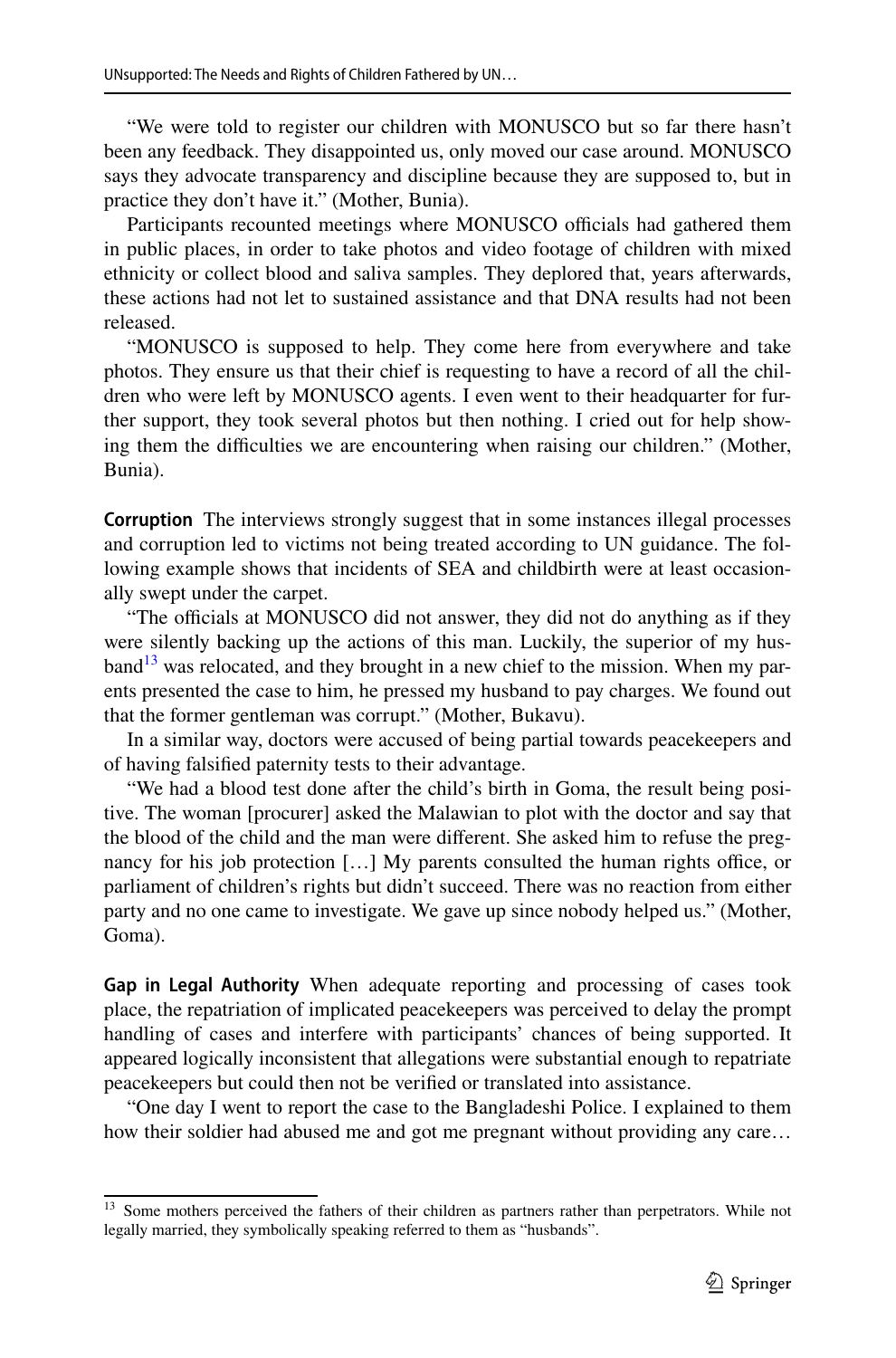when I came back to present my arguments, they revealed that he was sent back to South Africa because I had reported him. I learned that he was reshuffled to South Africa without listening to what I had to say. I then decided that it was better to drop the matter since it was already entangled with discrimination and scorn." (Mother, Bukavu).

Echoing the experiences of other victims of SGBV, the emotional impact participants experienced from passing through this complex system of law enforcement resembles anger, resentment, sadness, fear and shame (Williams [1999;](#page-28-5) Tamarit, Villacampa and Filella 2010). Victims' lack of confdence in receiving compensation through legal action contributed to their desire for rehabilitative and transformative social services.

**Limited Availability and Communication of Specialized Services for Victims** Recognizing these difculties, the UN made grants available to fund a range of support services from an alternative source (Conduct in UN Field Missions [2020c](#page-25-17); Office of the VRA [2020\)](#page-27-17). Financed by the Trust Fund, local organizations in DRC have implemented some of the frst UN projects to provide livelihood support for SEA victims by engaging them in education and vocational training (Conduct in UN Field Missions [2018](#page-25-18); UN General Assembly [2018](#page-27-18)). Two participants discussed labour organizations and women's rights initiatives who organized services that resemble Trust Fund initiatives, although they did not identify them as such.

"Nobody took care of the child apart from me and an association for women. They reported what had happened to MONUSCO and came back with 'muzadi', some money for assistance for me to stop prostitution. The organization supported me in building a house, completing a bakery and a sewing workshop, getting a mushroom farm […] that's why I stopped bothering MONUSCO for help." (Mother, Goma).

Contrary to the participants' perception that other victims of SEA had occasionally received such assistance, most study participants had not been ofered rehabilitative or transformative opportunities themselves. Non-transparent information regarding the existence of services at the time of data collection left mothers to wonder why other victims were treated preferentially, causing jealousy and envy between them. Hence, the limited availability and communication of specialized services could lead to further psychological harm and damage victim support networks.

#### **Policy Considerations**

This is the frst study to involve child participants in research that investigates paternity related to UNPK and thus, foregrounds the protagonists' voices and increases their visibility in discussions about victim support. By analysing the experiences of mothers who conceived children with peacekeepers and the children born of these relations, we contribute crucial information to the very limited knowledge base relating to this population.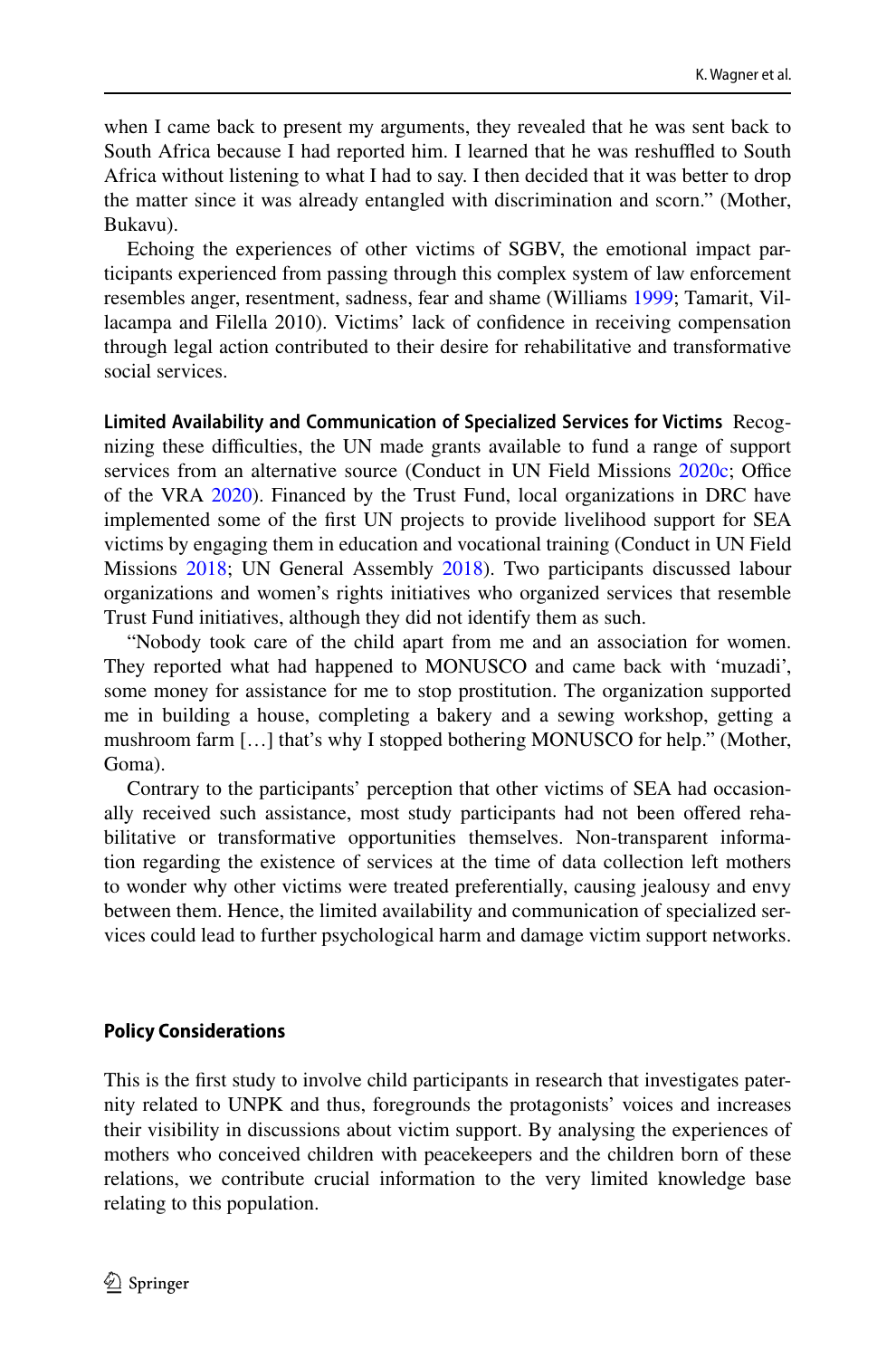Although comprehensive resolutions increasingly lay out the regulations for victim support, for afected individuals, access to justice often remains elusive. Recent UN initiatives and measures to address the perceived failures outlined above will take time to be fully implemented in host and member states. Hence, we expect the efectiveness of changes in system-wide policies and programming to be better refected in the missions' future practice. Nonetheless, our research shows the inadequacy of policies in 2018 and the urgency for programs to be adjusted. In addition to the actions introduced by the SG in 2017 and their application by the VRA, we have identifed several factors that impact the efectiveness of policies regarding victim support, in line with the four workstreams at the core of the new strategy: (1) putting victims frst, (2) ending impunity, (3) consulting a multi-stakeholder network to victim support UN guidelines, (4) improving strategic communications and transparency (UN General Assembly [2017\)](#page-27-5).

#### **Putting Victims First**

The data presented in this article contributes to elevating the voice of victims and raising awareness about their situations. The results summarized participants' mostpressings needs and their demands for assistance, thus highlighting valuable information for the realization of a victims' rights approach. Our data shows the restrictions and potentially long-term impacts of the lack of economic resources for PKFC who are born into families that often cannot ensure a minimum subsistence. Participants in each group indicated that poverty and economic deprivation were the key factors underlying their struggles. The scope of individual needs ranged from survival resources to tools for self-actualization. To enable a basic living standard, participants lacked adequate food, health care, hygiene supplies, clothing and safe shelter. In the hope to secure stable livelihoods and rise out of poverty, participants asked for assistance with housing, education and employment. Thus, they desired forward-looking assistance with lasting impact rather than immediate material support to relieve their most pressing needs.

Structural support could have immense impact in contexts like eastern DRC where severely restricted access to resources prevents the sustainable reintegration of victims into host communities. Our results endorse the UN's eforts of supporting mothers through career building and income generating activities (e.g. job placement, professional and vocational training). PKFC—at a minimum—need to be supported through scholarships that cover their education fees, school materials and uniforms. We expect livelihood opportunities to counteract the often reported downward spiral and poverty trap, which mothers experience when child rearing exacerbates hardships and forces them to engage in sex-work as a means of survival. Rehabilitative and transformative services could furthermore help additional societal goals by dismantling gendered stereotypes and structures that have fostered SEA in the past (Manjoo [2013\)](#page-26-17).

The UN faces multiple barriers to providing compensation and accountability within the existing framework and will continue to do so in the foreseeable future. Recognizing this reality might mean employing justice mechanisms with higher consideration of victims (Blau [2016;](#page-25-1) Lambourne [2009\)](#page-26-18). Restorative, rather than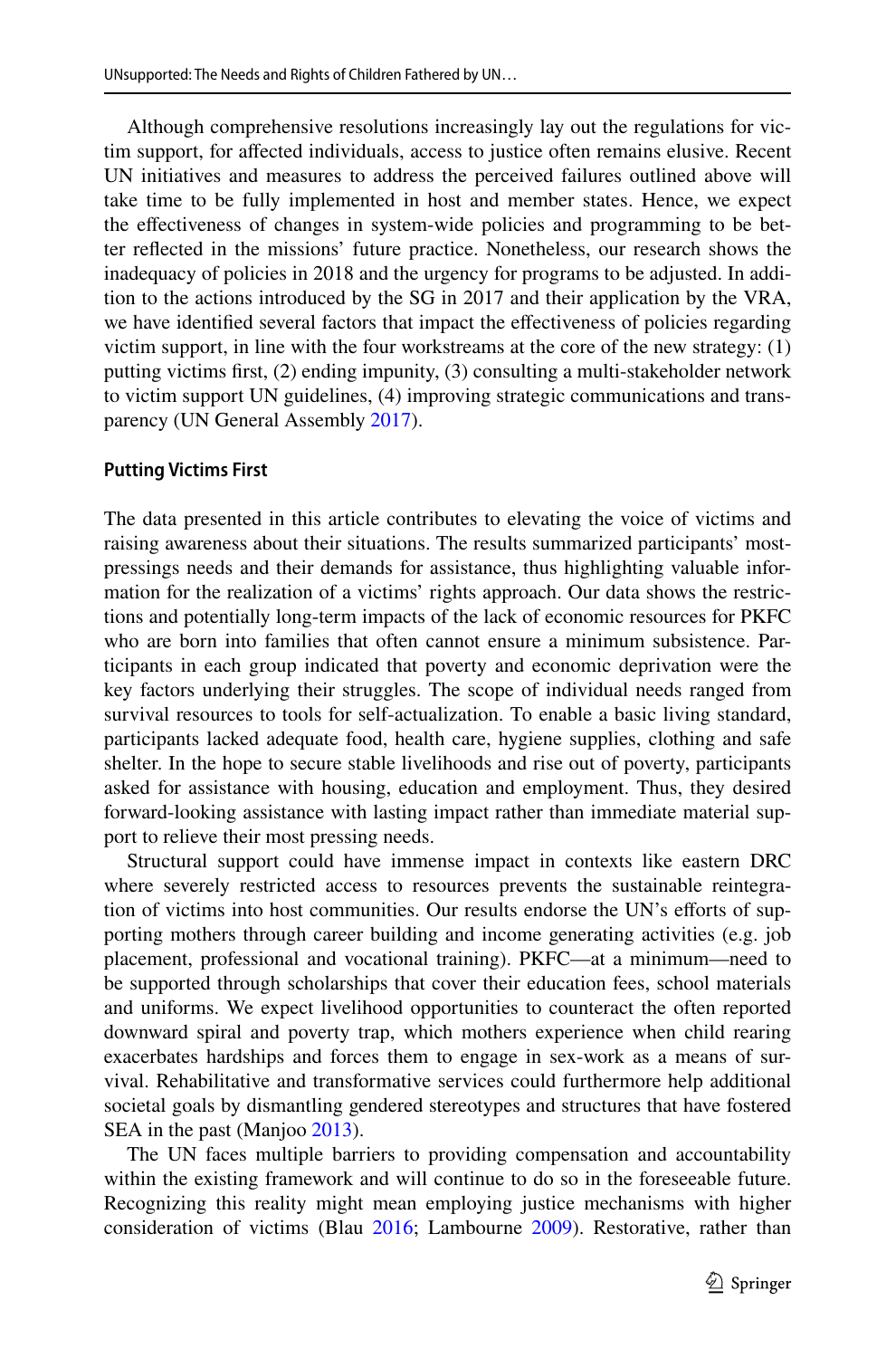retributive, forms of justice emphasize victim-centred interventions, which are in line with the UN's most recent approach (De Greif [2008](#page-25-19); Freedman [2018\)](#page-26-4). The push towards victims' reparations echoes developments in international human rights law that shift the focus from the prosecution of the implicated peacekeeper towards emphasis on repairing the harm caused to the victim (Burke [2014](#page-25-5); Strang [2010](#page-27-19)). The testimonies shared above homogenously support a holistic approach to accountability, that focuses on assistance and mitigates the harmful consequences of SEA more directly.

Since the Trust Fund in Support of Victims is currently the main funding source to translate the comprehensive strategy into practical assistance, disbursements from the Trust Fund are crucial to provide mothers and PKFC with support that is not predicated on legal accountability. However, in order to grant specialized services to all victims of SEA, and those born as a result of it, fnancing of the Trust Fund needs to become a priority and exceed voluntary contributions of member states and payments withheld from peacekeepers against whom allegations have been substantiated (UN General Assembly [2017\)](#page-27-5). Based on that, we advocate to further strengthen the focus on the Trust Fund and expand its current reach and infrastructure. The 2017 annual report of the SG recommended that member states should withhold payment to TCCs who do not promptly carry out investigations and transfer these resources to the Trust Fund (UN General Assembly [2017](#page-27-5); Van Leeuwen [2019\)](#page-28-6). While the General Assembly is yet to leverage this mechanism, we recommend that TCCs who cannot uphold the UN's standards of conduct be required to fnancially supplement the victim assistance programs to maintain their engagement in UN peacekeeping. More precisely, we propose to withhold a percentage of national reimbursements until the end of the posting for a unit, which is then paid out once all allegations are addressed.

PKFC are not victims of SEA in the traditional sense, but they are children born of war, who sufer from fatherlessness and the related economic and social consequences. As such they require support mechanisms that tackle their unique situation by providing them with the resources necessary to thrive as individuals (Baines and Oliveira [2020](#page-25-3)). In line with the recommendation of the Zeid report (2005), we request that assistance from the Trust Fund is extended to children born of peacekeepers whose identity is unknown or whose parents engaged in consensual sexual relations.

#### **Ending Impunity**

Ending impunity is directly linked to the efectiveness of mechanisms that mitigate harm and manage the consequences of SEA for afected victims (Hooper [2006](#page-26-19)). Evidently, convictions of perpetrators are sporadic under the UN's current legal infrastructure (Freedman [2018\)](#page-26-4). Our data established that SEA and rearing of PKFC often remain unreported and that multiple barriers stand in the way of victims obtaining legal redress. The lack of policy enforcement through TCCs creates a vacuum of jurisdiction and punitive measures that shields perpetrators from assuming responsibility for their actions and, ultimately, enables the continued perpetration of SEA by peacekeeping personnel against host community members (Akonor [2018](#page-25-20)).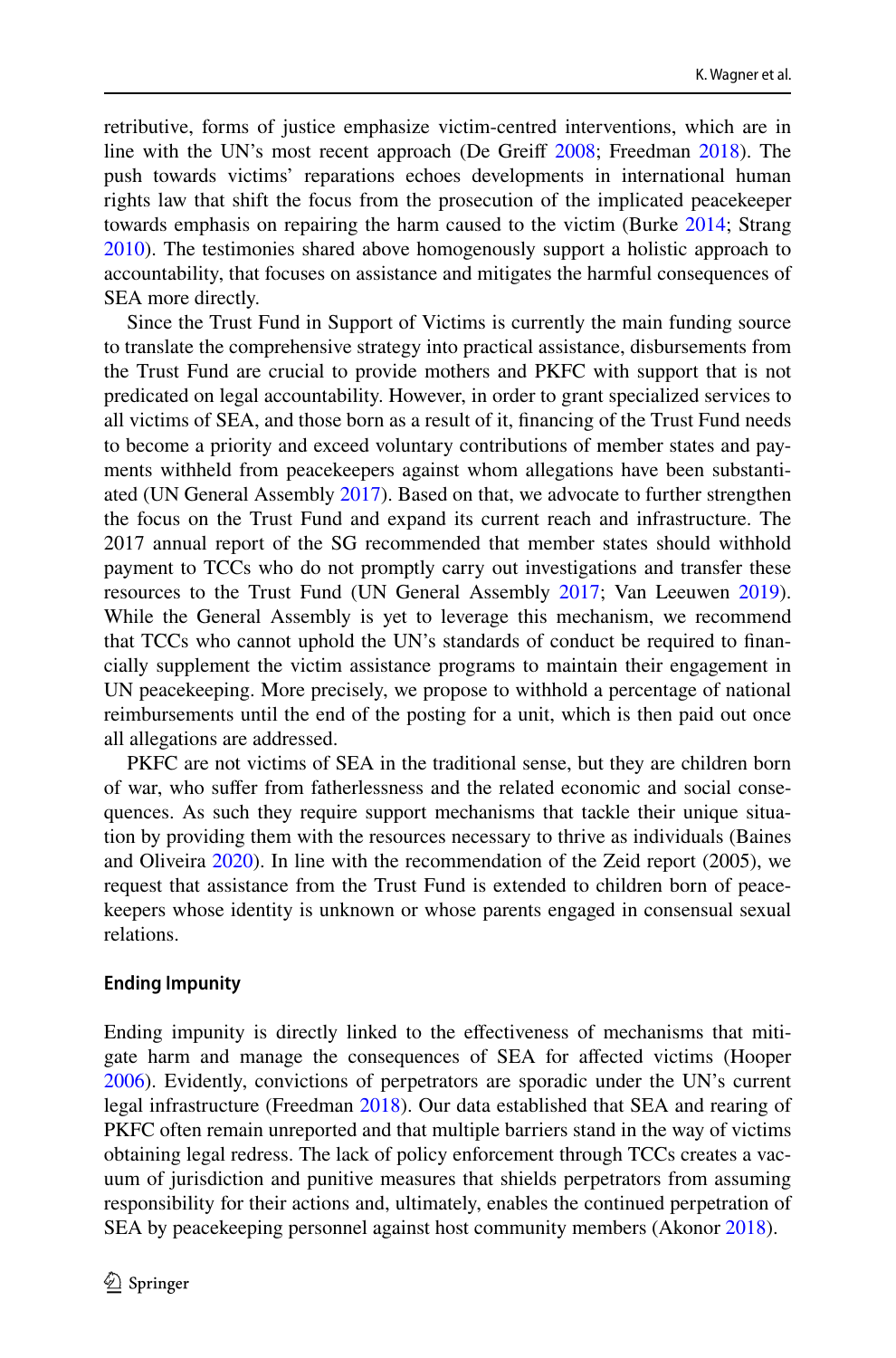It is the mandate of the VRA to ensure that victims can pursue paternity claims through "appropriate and timely judicial processes" (UN General Assembly [2017\)](#page-27-5). Yet, our fndings suggest that many mothers do not receive the necessary legal support to fle paternity claims or track the progress of their cases. Although the UN commits to completing initial investigations of allegations within a six-month time period, extenuating circumstances and lengthy delays in conveying information to court systems often extend legal actions (Mudgway [2016](#page-26-5)). The resulting timelines are inconsiderate of the urgency of victims needs and reinforce the harm inficted. Additional control mechanisms are necessary to ensure that victims are assisted in the pursuit of claims. This could be achieved through impartial investigators who oversee progress and decision-making in paternity cases and provide data on the outcomes of claims (King et al. [2020\)](#page-26-20).

Our results clearly show the need to amend investigation protocols. Paternity and child support claims are reliant on evidence, yet "bribing witnesses not to testify, to testify falsely or to obtain evidence is widely practiced" in DRC (Mandrup and Cold-Ravnkilde [2017,](#page-26-10) 4). According to a South African legal officer, before the National Investigation Team arrives to assess an allegation, "evidence often gets lost, and the names of witnesses can be difficult to identify" (Mandrup and Cold-Ravnkilde [2017,](#page-26-10) 4). The data presented contains serious allegations of falsifed results and corruption interfering with paternity tests. This is extremely damaging to the social and emotional status of victims. In his 2005 report, Zeid Raad Al'Hussein recommended that each UN personnel who is the subject of an allegation should either unconditionally accept the claim or prove the allegation insubstantial by providing a DNA sample (UN General Assembly [2005\)](#page-27-1). Conversely to this victim-friendly approach, at present, the UN offers assistance in obtaining DNA but the cooperation from TCCs is voluntary, and although increasing, the response rate to requested genetic material is low. Academic researchers have highlighted the benefts of mandatory DNA testing for peacekeeping personnel prior to deployment to confrm or refute paternity claims immediately when they arise; however, after 15 years of debating a DNA databank as the "gold standard", this method has still not been implemented (Blau [2016](#page-25-1)).

The immediate repatriation of implicated fathers amplifed mothers' difculties in seeking child support, since it removed the alleged offender from local jurisdiction and efective prosecution in host countries (Smith [2017;](#page-27-20) Lee and Bartels [2019](#page-26-2)). Collective repatriation of national contingents has previously been reported to obstruct the possibility to thoroughly investigate witnesses (Whalan [2017\)](#page-28-7). Thus, repatriation needs to be revisited and calibrated towards the needs of victims. While it is vital that abusers leave the mission, delaying their repatriation until all necessary evidence has been collected would simplify some of the logistical difficulties of crossborder investigations (Whalan [2017\)](#page-28-7). In the meantime, disciplinary measures should be imposed to prevent further misconduct.

#### **Improving Communication and Transparency**

Communication with victims is key in rebuilding trust and designing efective remedies (De Greiff [2008\)](#page-25-19). In line with existing research, our data indicates that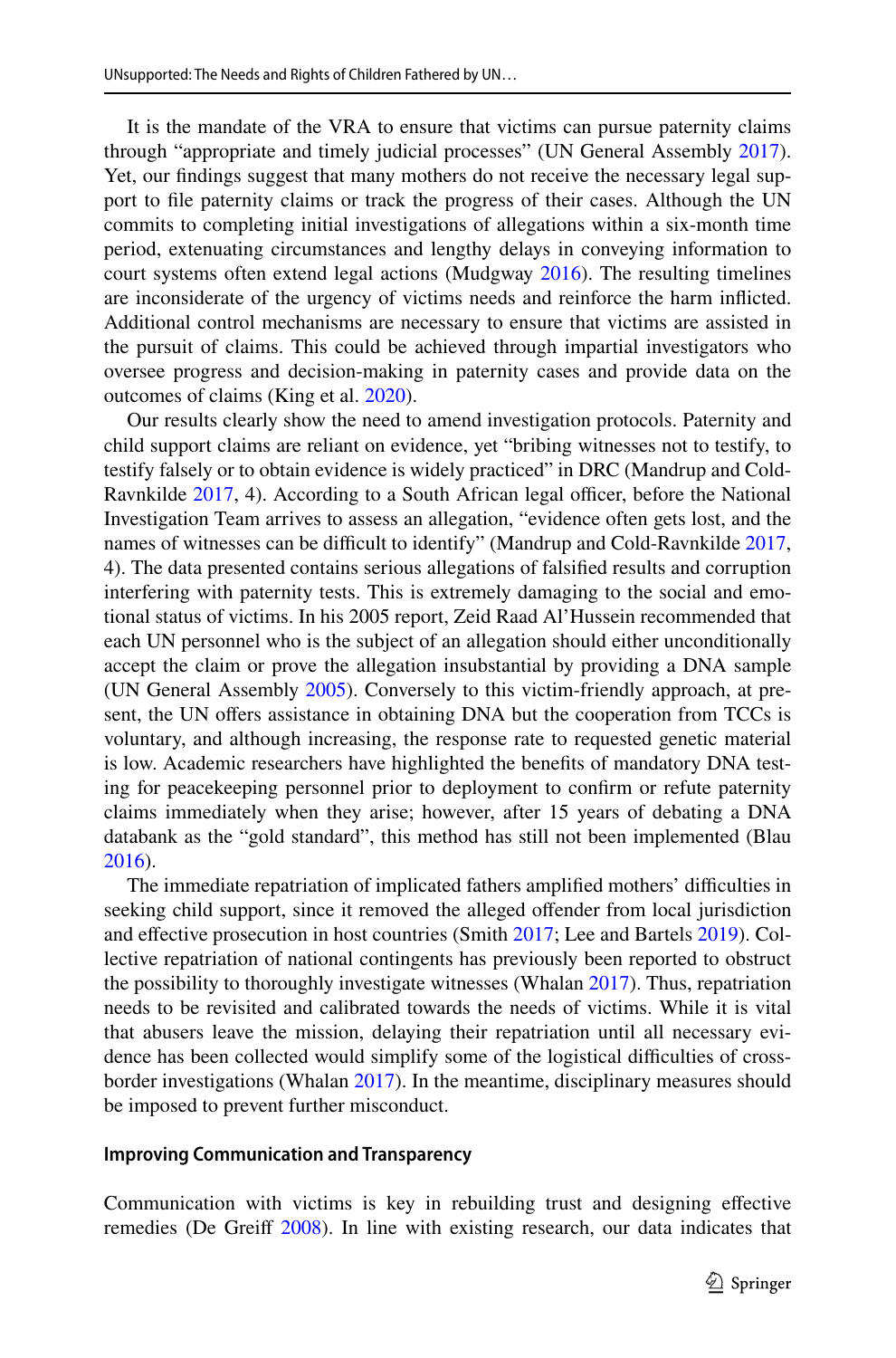information gaps are the main reason for victims' discontent with investigations (Tamarit, Villacampa, and Filella 2010). The high rates of drawn-out cases and nonreporting in this study demonstrate that the operationalization of claims was not easily accessible to victims. Moreover, it indicates that victims were at least occasionally denied their "right to information" or "right to access of justice", as specifed under procedural laws (McGonigle Leyh [2011,](#page-26-21) 127). Internal protocols defne the credibility of evidence and speed at which cases move forward, however, this guidance is often not available to victims, making it impossible for them to determine the fairness with which claims are assessed. Currently victims of sexual abuse or exploitative sex-work are less likely to report paternity, since they often cannot identify the peacekeeper perpetrators or do not have the information that they believe necessary to verify their allegation. In the interest of non-discrimination, it is of critical importance that victims are made aware of their rights irrespective of their circumstances. Transparent information regarding what is required of victims to qualify for assistance could remove some of the discussed barriers and improve solidarity between victims. To date, very little information regarding how paternity is established and child support enforced, has been made public. To be accountable for peacekeepers fathering and abandoning children, UN statistics need to become more coherent and transparent. Greater information sharing regarding how many children are receiving support and what that support looks like is necessary so that victims feel actively encouraged to pursue claims and understand the procedures (and barriers) in place.

Based on the data presented, the UN needs to be cognizant of the perceived reality that reasonably founded allegations have not always led to an investigation in the past. Future research should determine how to rebuild victims' trust after past failures and encourage mothers to take legal action despite prior mishandling of their cases.

#### **Consulting Multi‑Stakeholder Networks**

Facilitating access to social services for victims requires the existence of these services, as well as budgetary and human resources for their maintenance (Whalan [2017](#page-28-7)). The UN emphasized its obligation to build "networks of support" through civil society organizations and local authorities that promote targeted response efforts (UN General Assembly [2017](#page-27-5)). Few of the women in this study were benefiting from local support services and providers. Those who did, acknowledged their positive impact and relevance to their situation. Thus, our study credits the UN's existing cooperation with local organizations in providing support projects which, with nationwide coverage, could signifcantly better the lives of victims and promote systematic monitoring of SEA through communities. In the interest of regaining and retaining victims' trust, the UN should, however, clearly communicate which partners work as facilitators of support.

Initiatives to promote community outreach and complaint reception mechanism are especially important in contexts like eastern DRC where SGBV is generally widespread and there is exhaustive demand for trauma-sensitive assistance (Maedl [2011](#page-26-22)). Thus, fghting confict-related sexual violence requires an integrated and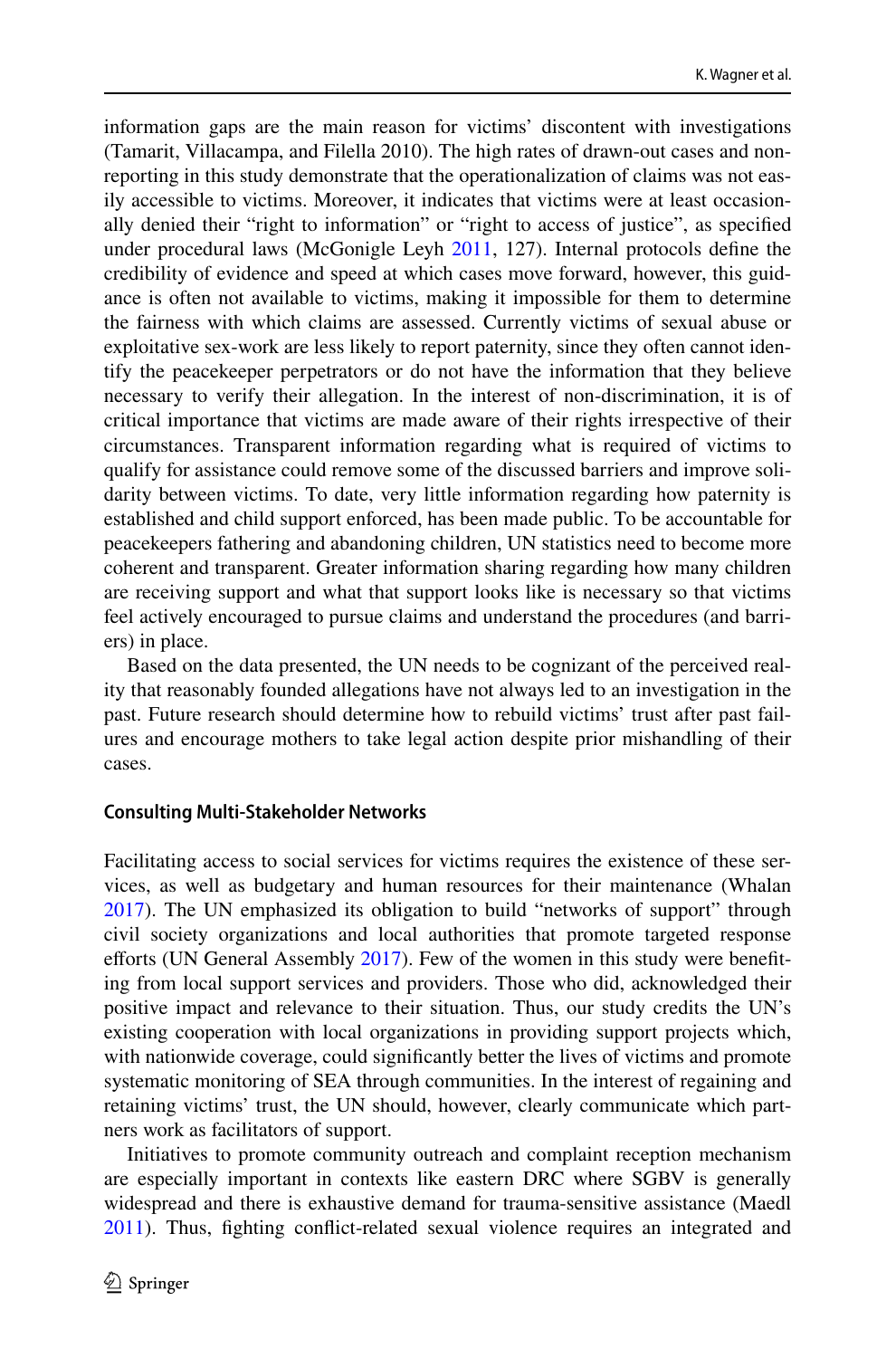coherent approach that is carried out in collaboration with local support services and implementing partners (Whalan [2017](#page-28-7)). This reinforces the transformative goals of structural support (Manjoo [2013](#page-26-17)).

The work of the VRA includes the mapping of support available to victims in countries with PKOs (UN General Assembly [2018;](#page-27-18) Connors [2020\)](#page-25-9). We urge this mapping to consider countries with retired peacekeeping forces or areas where troops have been withdrawn to learn about the burden that local entities shoulder once UNPK leaves host state communities. Identifying gaps in services available to victims in countries that have previously hosted PKOs is anticipated to result in lessons learned for more efective post-deployment strategies. It is vital that resident coordinators for victim support remain engaged after MONUSCO has been terminated and that plans for the continuation of outreach activities are introduced while the mission is still active. In addition, researchers should talk to victims in diferent settings to establish best practices regarding victim assistance and understand the needs of victims in other contexts of UN peacekeeping, as well as barriers to rights and reparations.

# **Conclusion**

The article has engaged with recent debates regarding the consequences of sexual misconduct committed by UNPK personnel and contributed knowledge regarding the situation of mothers who conceived children with peacekeepers and the children born of these relations. This is the frst study to explore the perspectives of PKFC through data collected with child participants and thus, contributes important information to what constitutes assistance "in the best interest of the child" (UN General Assembly [2008](#page-27-11), 4). Our fndings suggest that PKFC are a neglected and disadvantaged group who receive limited assistance from peacekeeper fathers despite the fact that they are often lacking the bare minimum for survival. The narratives shared highlight the impact of PKFC's restricted access to economic resources on their health, safety, and self-actualization and bear witness to the inefectiveness of UN victim support processes. While notable progress towards prioritizing a victimcentred approach has occurred in recent years, the operationalization of reforms on the ground remains woefully inadequate. Persistent efort and institutional changes are needed for transformative action to occur across the UN system and to shift the complex organizational dynamics that have enabled SEA in the past towards better protecting and serving local populations.

Based on our fndings, we make the following recommendations to improve current practice: Placing victims at the forefront of matters related to SEA means strengthening the focus on restorative justice that repairs the harm caused to the victims via structural support. The Trust Fund is at the core of long-term support, therefore, increasing disbursement to the Trust fund is vital. We recommend that TCC fnancially supplement victim assistance programmes via the Trust Fund and that future participation in peacekeeping be conditional on improved accountability and support mechanisms. Moreover, assistance from the Trust Fund must be extended to all PKFC, irrespective of the nature of their parents' sexual relations.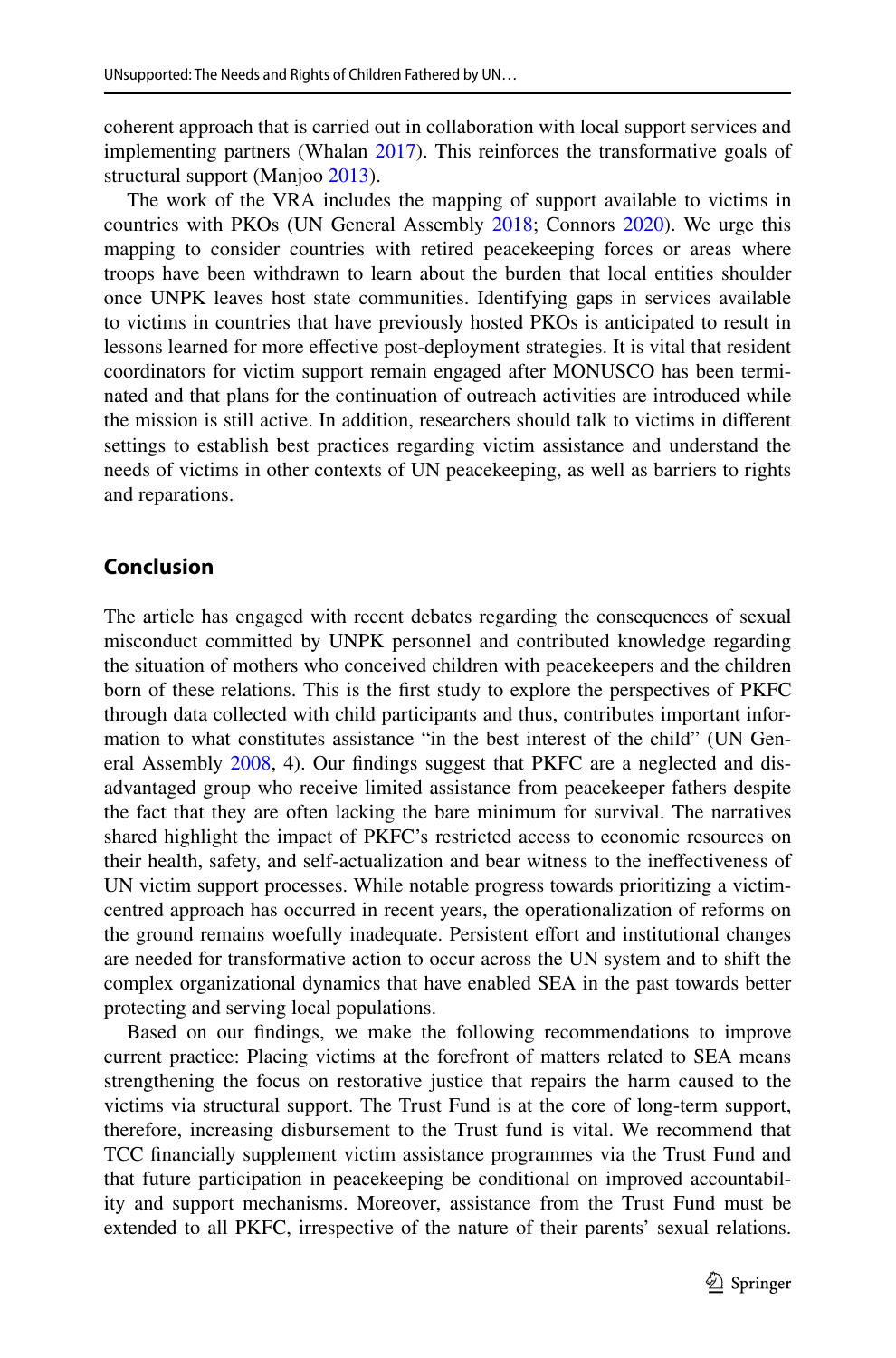In order for a zero-tolerance policy to be successful, the UN needs to meet its stated goals of prevention, justice and accountability. While the UN can only take limited action against personnel themselves, they can however exert political pressure on TCCs to comply with the steps necessary to hold their defence leadership accountable. The low success rate of paternity and child support claims undermines the UN's attempts to end impunity and take swift and decisive action. Protocols for investigations need to be amended so that unlawful conduct, lengthy delays and the repatriation of implicated peacekeepers do not interfere with collecting evidence and DNA testing. This could be achieved through a DNA data bank or impartial investigators who oversee investigations and release data on paternity claims. Greater transparency and information sharing about the operationalization of assistance might remove some barriers to reporting and help regain victims' trust. To promote sustainable response eforts, local support services and implementing partners should work with the UN on an integrated approach to SGBV that benefts victims of SEA once MONUSCO is no longer active.

**Author Contribution** The frst, second and fourth author are responsible for study conception, implementation and data collection. The frst author performed the analysis and drafted the manuscript. The second, third and fourth author read, edited and approved the fnal manuscript.

**Funding** The research leading to these results received funding from the Social Science and Humanities Research Council (Grant number 642571).

**Data Availability** The datasets used during the current study are available from the corresponding author on reasonable request.

We attest to the originality of the submission and confrm that the manuscript has been submitted solely to this journal and has not been published elsewhere.

#### **Declarations**

**Ethics Approval** This study was performed in line with the principles of the Declaration of Helsinki. Approval was granted by the Ethics Committee of the University of Birmingham (ERN\_18-0083; ERN\_17-1715; ERN\_17-1715A), Queen's University (6019042) and the Congolese National Committee of Health Ethics (CNES 001/DP-SK/119PM/2018). Local research clearance was requested in each district's regional administrative centre.

**Consent to Participate** Verbal informed consent was obtained and recorded prior to the interview from all participants and children's legal guardians.

**Confict of interest** The authors declare no competing interests.

**Open Access** This article is licensed under a Creative Commons Attribution 4.0 International License, which permits use, sharing, adaptation, distribution and reproduction in any medium or format, as long as you give appropriate credit to the original author(s) and the source, provide a link to the Creative Commons licence, and indicate if changes were made. The images or other third party material in this article are included in the article's Creative Commons licence, unless indicated otherwise in a credit line to the material. If material is not included in the article's Creative Commons licence and your intended use is not permitted by statutory regulation or exceeds the permitted use, you will need to obtain permission directly from the copyright holder. To view a copy of this licence, visit [http://creativecommons.org/licen](http://creativecommons.org/licenses/by/4.0/) [ses/by/4.0/](http://creativecommons.org/licenses/by/4.0/).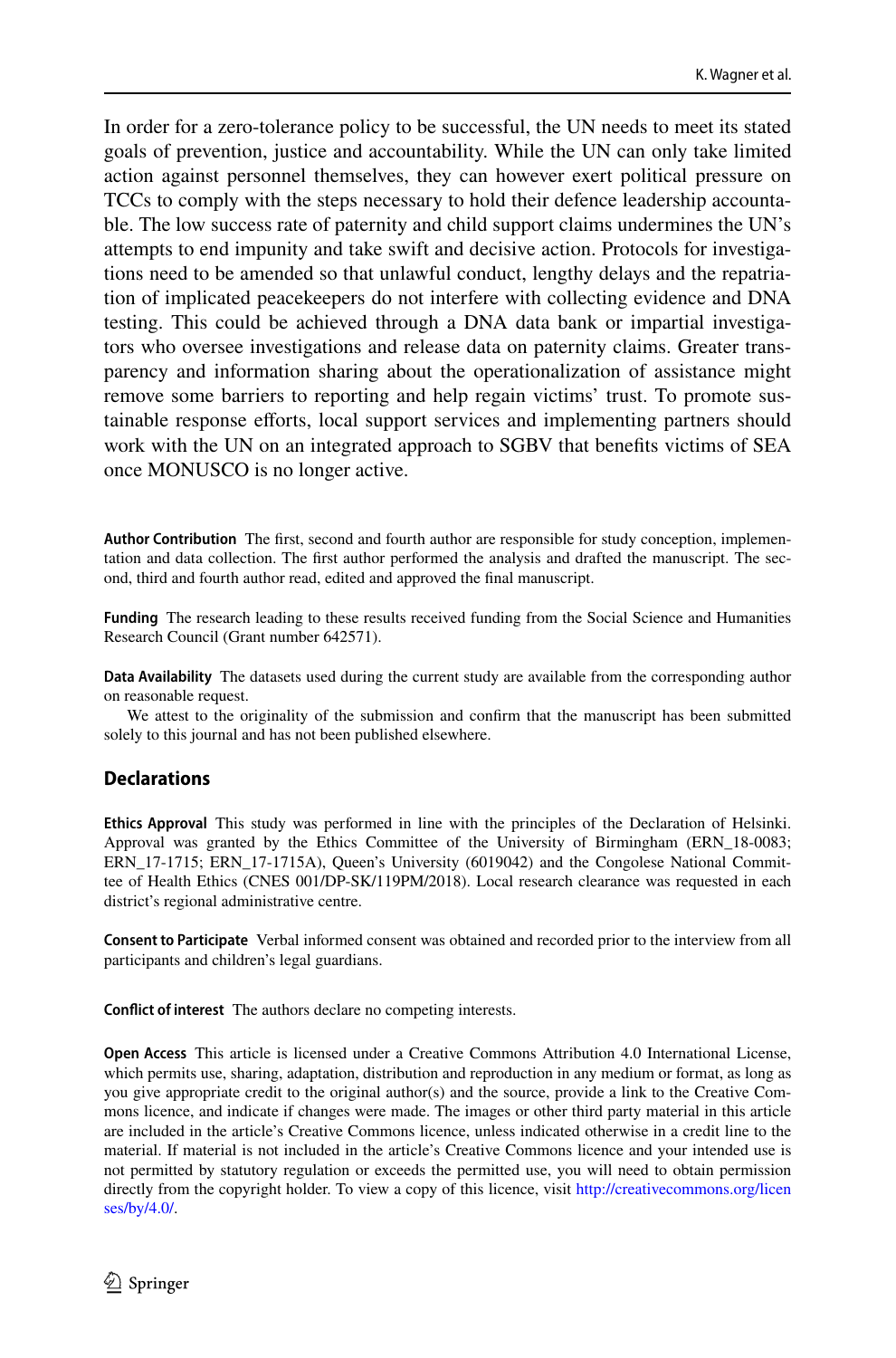# **References**

- <span id="page-25-20"></span>Akonor K (2018) Accountability of Peacekeepers in Peacekeeping Missions. In: Karbo T, Virk K (ed) The Palgrave Handbook of Peacebuilding in Africa. Springer, Cham, pp 235–246. [https://doi.org/](https://doi.org/10.1007/978-3-319-62202-6_13) [10.1007/978-3-319-62202-6\\_13](https://doi.org/10.1007/978-3-319-62202-6_13)
- <span id="page-25-15"></span>Aldersey HM, Francis GL, Haines SJ, Yu Chiu C (2017) Family Quality of Life in the Democratic Republic of the Congo. J. Policy Pract. Intellect. Disabil 14(1):78–86. [https://doi.org/10.1111/jppi.](https://doi.org/10.1111/jppi.12189) [12189](https://doi.org/10.1111/jppi.12189)
- <span id="page-25-0"></span>Aoi C, De Coning C, Thakur RC (2007) Unintended Consequences of Peacekeeping Operations. United Nations University Press, Tokyo
- <span id="page-25-3"></span>Baines E, Oliveira C (2020) Securing the Future: Transformative Justice and Children 'Born of War.' Soc. Leg. Stud 2:1–21.<https://doi.org/10.1177/0964663920946430>
- <span id="page-25-1"></span>Blau LG (2016) Victimizing Those They Were Sent to Protect: Enhancing Accountability for Children Born of Sexual Abuse and Exploitation by UN Peacekeepers. Syracuse J. Int. Law Commer 44:121–149
- <span id="page-25-14"></span>Boyette AH, Lew-Levy S, Gettler LG (2018) Dimensions of Fatherhood in a Congo Basin Village: A Multimethod Analysis of Intracultural Variation in Men's Parenting and Its Relevance for Child Health. Curr. Anthropol 59(6):840
- <span id="page-25-13"></span>Bracken A (2014) Haitian Moms Demand UN Help for the Babies Their Peacekeepers Left Behind. The World. [https://www.pri.org/stories/2014-08-28/un-peacekeepers-destabilize-haiti-babies](https://www.pri.org/stories/2014-08-28/un-peacekeepers-destabilize-haiti-babies-they-left-behind)[they-left-behind](https://www.pri.org/stories/2014-08-28/un-peacekeepers-destabilize-haiti-babies-they-left-behind). Accessed 01 February 2021
- <span id="page-25-16"></span>Braun LN (2016) 'Débrouillez-Vous': Women's Work, Transactional Sex, and the Politics of Social Networks. Ethnos J. Anthropol 83(1):21–22.<https://doi.org/10.1080/00141844.2015.1134611>
- <span id="page-25-12"></span>Bryan D (2016) UN: 11 Tanzanian Peacekeepers Face Paternity Claims. The Associate Press. [https://](https://apnews.com/article/1272a15627524a3888380199c63dcc1f) [apnews.com/article/1272a15627524a3888380199c63dcc1f](https://apnews.com/article/1272a15627524a3888380199c63dcc1f). Accessed 01 February 2021
- <span id="page-25-8"></span>Bureau des Avocats Internationaux (2019a) Briefng Note for UN Victim Rights Advocate. Institute for Justice and Democracy in Haiti. [http://www.ijdh.org/wp-content/uploads/2019/01/Briefing](http://www.ijdh.org/wp-content/uploads/2019/01/Briefing-note-for-UN-Victim-Rights-Advocate_BAIIJDH_Apr-2018-REDACTED-2.pdf)[note-for-UN-Victim-Rights-Advocate\\_BAIIJDH\\_Apr-2018-REDACTED-2.pdf.](http://www.ijdh.org/wp-content/uploads/2019/01/Briefing-note-for-UN-Victim-Rights-Advocate_BAIIJDH_Apr-2018-REDACTED-2.pdf) Accessed 01 February 2021
- <span id="page-25-10"></span>Bureau des Avocats Internationaux (2019b) Open Letter to the UN VRA. Institute for Justice and Democracy in Haiti. [http://www.ijdh.org/wp-content/uploads/2019/01/EN-BAI-IJDH-Demand-](http://www.ijdh.org/wp-content/uploads/2019/01/EN-BAI-IJDH-Demand-UN-Accountability-for-SEA-Victims-in-Open-Letter-REDACTED.pdf)[UN-Accountability-for-SEA-Victims-in-Open-Letter-REDACTED.pdf](http://www.ijdh.org/wp-content/uploads/2019/01/EN-BAI-IJDH-Demand-UN-Accountability-for-SEA-Victims-in-Open-Letter-REDACTED.pdf). Accessed 01 February 2021
- <span id="page-25-11"></span>Bureau des Avocats Internationaux (2020) Open Letter to the UN VRA. Institute for Justice and Democracy in Haiti. [http://www.ijdh.org/wp-content/uploads/2020/05/IJDH-BAI-Open-Letter-to-UN-](http://www.ijdh.org/wp-content/uploads/2020/05/IJDH-BAI-Open-Letter-to-UN-VRA_final-29.05.20-3.pdf)[VRA\\_fnal-29.05.20-3.pdf](http://www.ijdh.org/wp-content/uploads/2020/05/IJDH-BAI-Open-Letter-to-UN-VRA_final-29.05.20-3.pdf). Accessed 01 February 2021
- <span id="page-25-5"></span>Burke RS (2014) Sexual Exploitation and Abuse by UN Military Contingents: Moving beyond the Current Status Quo and Responsibility under International Law. Martinus Nijhoff Publishers, Leiden
- <span id="page-25-18"></span>Conduct in UN Field Missions (2018) MONUSCO Launches Projects to Assist Victims of Sexual Exploitation and Abuse. MONUSCO. [https://conduct.unmissions.org/monusco-launches-projects](https://conduct.unmissions.org/monusco-launches-projects-assist-victims-sexual-exploitation-and-abuse)[assist-victims-sexual-exploitation-and-abuse](https://conduct.unmissions.org/monusco-launches-projects-assist-victims-sexual-exploitation-and-abuse). Accessed 01 February 2021
- <span id="page-25-6"></span>Conduct in UN Field Missions (2020a). Paternity Claims. United Nations Peacekeeping. [https://conduct.](https://conduct.unmissions.org/remedial-paternity) [unmissions.org/remedial-paternity](https://conduct.unmissions.org/remedial-paternity). Accessed 01 February 2021
- <span id="page-25-4"></span>Conduct in UN Field Missions (2020b) Data. United Nations Peacekeeping. [https://conduct.unmissions.](https://conduct.unmissions.org/data) [org/data](https://conduct.unmissions.org/data). Accessed 01 February 2021
- <span id="page-25-17"></span>Conduct in UN Field Missions (2020c) Trust Fund in Support of Victims of Sexual Exploitation and Abuse. United Nations Peacekeeping.<https://conduct.unmissions.org/remedial-trust-fund>. Accessed 01 February 2021
- <span id="page-25-9"></span>Connors J (2020) A Victims' Rights Approach to the Prevention of, and Response to, Sexual Exploitation and Abuse by United Nations Personnel. Aust. J. Hum. Rights 25(3):498–510. [https://doi.org/10.](https://doi.org/10.1080/1323238X.2019.1707933) [1080/1323238X.2019.1707933](https://doi.org/10.1080/1323238X.2019.1707933)
- <span id="page-25-2"></span>DeLaet D (2007) Theorizing Justice for Children Born of War. In: Carpenter RC (ed) Born of War: Protecting Children of Sexual Violence. Kumarian Press, Sterling, pp 128–48
- <span id="page-25-19"></span>De Greif P (2008) The Handbook of Reparations. Oxford University Press, Oxford
- <span id="page-25-7"></span>ECHA/ECPS UN and NGO Task Force on Protection from SEA (2009) SEA Victim Assistance Guide: Establishing Country-Based Mechanisms for Assisting Victims of Sexual Exploitation and Abuse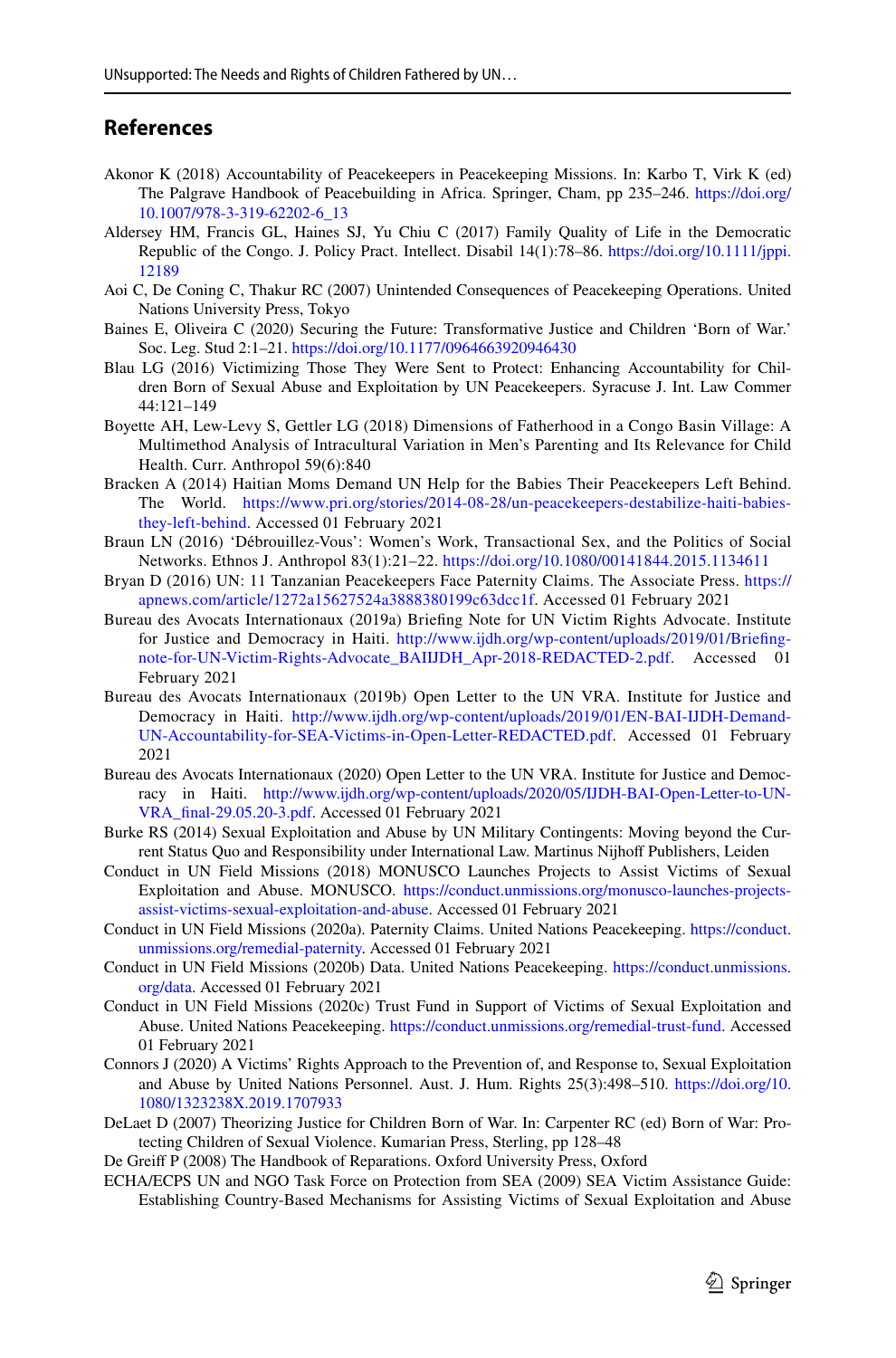by UN/NGO/IGO Staff and Related Personnel.<https://pseataskforce.org/es/tools/search/--3----.html>. Accessed 19 November 2021

- <span id="page-26-13"></span>Essa A (2017) Do UN Peacekeepers Do More Harm than Good? Aljazeera. [https://www.aljazeera.com/](https://www.aljazeera.com/features/2017/08/09/do-un-peacekeepers-do-more-harm-than-good/?gb=true) [features/2017/08/09/do-un-peacekeepers-do-more-harm-than-good/?gb=true.](https://www.aljazeera.com/features/2017/08/09/do-un-peacekeepers-do-more-harm-than-good/?gb=true) Accessed 01 February 2021
- <span id="page-26-3"></span>Ferstman C (2019) Reparations for Mass Torts Involving the United Nations: Misguided Exceptionalism in Peacekeeping Operations. Int. Organ. Law Rev 16(1):42–67. [https://doi.org/10.1163/15723747-](https://doi.org/10.1163/15723747-01601003) [01601003](https://doi.org/10.1163/15723747-01601003)
- <span id="page-26-4"></span>Freedman R (2018) UNaccountable: A New Approach to Peacekeepers and Sexual Abuse. Eur. J. Int. Law 29(3):961–985. <https://doi.org/10.1093/ejil/chy039>
- <span id="page-26-14"></span>Grady K (2016) Sex, Statistics, Peacekeepers and Power: UN Data on Sexual Exploitation and Abuse and the Quest for Legal Reform. Mod. Law Rev 79(6):931–960. [https://doi.org/10.1111/1468-2230.](https://doi.org/10.1111/1468-2230.12225) [12225](https://doi.org/10.1111/1468-2230.12225)
- <span id="page-26-0"></span>Hegre H, Hultman L, and Nygård HM (2019) Evaluating the Confict-Reducing Efect of UN Peacekeeping Operations. J Polit 81(1):215–32. <https://doi.org/10.1086/700203>
- <span id="page-26-19"></span>Hooper K (2006) The Ending of Impunity and the Fight for Justice for Victims of Human Rights Violations: A Chasm Too Great to Be Crossed. Flinders J. Law Reform 9:181-204
- <span id="page-26-20"></span>King C, Lee S, Bartels SA (2020) 'They Were Going to the Beach, Acting like Tourists, Drinking, Chasing Girls': A Mixed-Methods Study on Community Perceptions of Sexual Exploitation and Abuse by UN Peacekeepers in Haiti. Stability 9(1):10. <https://doi.org/10.5334/sta.766>
- <span id="page-26-6"></span>Kovatch B (2016) The Journal of the Middle East and Africa Sexual Exploitation and Abuse in UN Peacekeeping Missions: A Case Study of MONUC and MONUSCO. J. Middle East Africa 7(2):157–174.<https://doi.org/10.1080/21520844.2016.1192978>
- <span id="page-26-18"></span>Lambourne W (2009) Transitional Justice and Peacebuilding after Mass Violence. Int. J. Transit. Justice 3:28–48.<https://doi.org/10.1093/ijtj/ijn037>
- <span id="page-26-8"></span>Lee S (2017) Children Born of War in the Twentieth Century. Children Born of War in the Twentieth Century. Manchester University Press, Manchester
- <span id="page-26-2"></span>Lee S, Bartels SA (2019) 'They Put a Few Coins in Your Hand to Drop a Baby in You': A Study of Peacekeeper-Fathered Children in Haiti. Int. Peacekeeping 27(2):177–209. [https://doi.org/10.](https://doi.org/10.1080/13533312.2019.1698297) [1080/13533312.2019.1698297](https://doi.org/10.1080/13533312.2019.1698297)
- <span id="page-26-12"></span>Lynch C (2005) Report on Abuse Urges DNA Tests for Peacekeepers. The Washington Post. [https://](https://www.washingtonpost.com/wp-dyn/articles/A64216-2005Mar24.html) [www.washingtonpost.com/wp-dyn/articles/A64216-2005Mar24.html](https://www.washingtonpost.com/wp-dyn/articles/A64216-2005Mar24.html). Accessed 01 February 2021
- <span id="page-26-22"></span>Maedl, A (2011) Rape as Weapon of War in the Eastern DRC? The Victims' Perspective. Hum. Rights Q 33(1):128–147.<https://doi.org/10.1353/hrq.2011.0005>
- <span id="page-26-10"></span>Mandrup T, Cold-Ravnkilde S (2017) When 'Peacekeepers' Do Damage: Sexual Exploitation and Abuse in the DRC. Danish Institute for International Studies. [https://www.researchgate.net/publi](https://www.researchgate.net/publication/312045554) [cation/312045554.](https://www.researchgate.net/publication/312045554) Accessed 01 February 2021
- <span id="page-26-17"></span>Manjoo R (2013) Report of the Special Rapporteur on Violence against Women, Its Causes and Consequences. Human Rights Council. [https://www.refworld.org/docid/51b86a684.html.](https://www.refworld.org/docid/51b86a684.html) Accessed 01 February 2021
- <span id="page-26-21"></span>McGonigle Leyh BN (2011) Procedural Justice? Victim Participation in International Criminal Proceedings. Intersentia, Cambridge
- <span id="page-26-7"></span>Miller AJ (2007) Privileges and Immunities of United Nations Officials. Int. Organ. Law Rev 4:169. <https://doi.org/10.1163/157237307X283822>
- <span id="page-26-15"></span>Mitchell C (2008) Getting the Picture and Changing the Picture: Visual Methodologies and Educational Research in South Africa. S. Afr. J. Educ. 28(3):365–83. [https://doi.org/10.15700/saje.](https://doi.org/10.15700/saje.v28n3a180) [v28n3a180](https://doi.org/10.15700/saje.v28n3a180)
- <span id="page-26-5"></span>Mudgway C (2016) Sexual Exploitation and Abuse by UN Peacekeepers: Towards a Hybrid Solution. Dissertation, University of Canterbury
- <span id="page-26-9"></span>Neudorfer K (2014). Sexual exploitation and abuse in UN peacekeeping: An analysis of risk and prevention factors. Lexington Books, London
- <span id="page-26-1"></span>Nordås R, Rustad S CA (2013) Sexual Exploitation and Abuse by Peacekeepers: Understanding Variation. Int. Interact 39(4):511–534. <https://doi.org/10.1080/03050629.2013.805128>
- <span id="page-26-16"></span>Notar S (2006) Peacekeepers as Perpetrators: Sexual Exploitation and Abuse of Women and Children in the Democratic Republic of the Congo. Am. Univ. J. Gend. Soc. Policy Law 14 (2):417.
- <span id="page-26-11"></span>Office of Internal Oversight Services (2015) Evaluation of the Enforcement and Remedial Assistance Eforts for Sexual Exploitation and Abuse. Inspection and Evaluation Division. [https://static1.](https://static1.squarespace.com/static/514a0127e4b04d7440e8045d/t/557efa04e4b0e197d1246b50/1434384900163)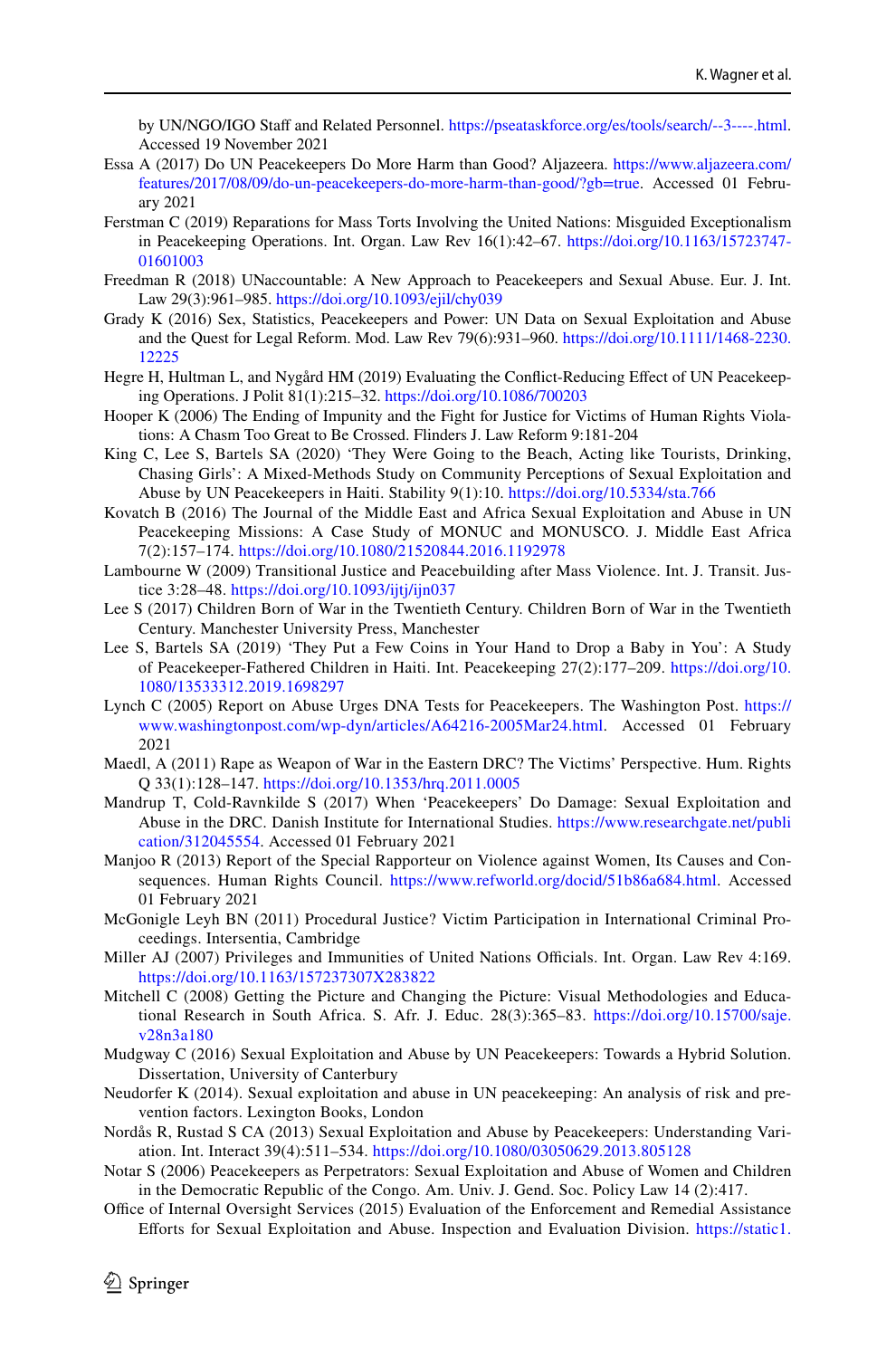[squarespace.com/static/514a0127e4b04d7440e8045d/t/557efa04e4b0e197d1246b50/14343](https://static1.squarespace.com/static/514a0127e4b04d7440e8045d/t/557efa04e4b0e197d1246b50/1434384900163) [84900163.](https://static1.squarespace.com/static/514a0127e4b04d7440e8045d/t/557efa04e4b0e197d1246b50/1434384900163) Accessed 01 February 2021

- <span id="page-27-17"></span>Office of the Victims' Rights Advocate (2020) Overview of Services Available to Victims of Sexual Exploitation and Abuse in the Democratic Republic of the Congo. United Nations. [https://www.](https://www.un.org/en/pdfs/summaries/DRC) [un.org/en/pdfs/summaries/DRC](https://www.un.org/en/pdfs/summaries/DRC) web summary.pdf. Accessed 01 February 2021
- <span id="page-27-4"></span>Otto D (2007) Making Sense of Zero Tolerance Policies in Peacekeeping Sexual Economies. In: Munro V, Stychin CF (ed) Sexuality and the Law: Feminist Engagements. GlassHouse Press, London, pp 259-282
- <span id="page-27-0"></span>Shotton A (2006) A Strategy to Address Sexual Exploitation and Abuse by United Nations Peacekeeping Personnel. Cornell Int. Law J. 39(1):97-108
- <span id="page-27-8"></span>Simm G (2013) Sex in Peace Operations. Cambridge University Press, Cambridge, pp 56–64 [https://](https://doi.org/10.1017/CBO9781139343398) [doi.org/10.1017/CBO9781139343398](https://doi.org/10.1017/CBO9781139343398)
- <span id="page-27-20"></span>Smith S (2017) Accountability and Sexual Exploitation and Abuse in Peace Operations. Aust. J. Int. Af 71(4):405–422.<https://doi.org/10.1080/10357718.2017.1287877>
- <span id="page-27-19"></span>Strang H (2010) Exploring the Efects of Restorative Justice on Crime Victims for Victims of Confict in Transitional Societies. In: Shoham SG, Knepper P, Kett M (ed) International Handbook of Victimology. Routledge, Hoboken, pp 537–553.
- <span id="page-27-2"></span>Tamarit J, Villacampa C, Filella G (2010) Secondary Victimization and Victim Assistance. J.Crime, Crim. Law Crim. Justice 18(3):281–298
- <span id="page-27-15"></span>The Weekend Australian (2005) Push to Make Dads of 'Peacekeeper Babies' Pay. The Weekend Australien
- <span id="page-27-16"></span>Trefon T (2004) Reinventing Order in the Congo: How People Respond to State Failure in Kinshasa. Zed Books, London
- <span id="page-27-3"></span>UN General Assembly (1985) Declaration of Basic Principles of Justice for Victims of Crime and Abuse of Power A/RES/40/34. United Nations. <https://undocs.org/A/RES/40/34>. Accessed 01 February 2021
- <span id="page-27-6"></span>UN General Assembly (1990) Model Status of Forces Agreement for Peacekeeping Operations A/45/594. United Nations. <https://undocs.org/a/45/594>. Accessed 1 February 2021
- <span id="page-27-1"></span>UN General Assembly (2005) Report of the Secretary-General's Special Advisor, Prince Zeid Ra'ad Zeid Al-Hussein, on a Comprehensive Strategy to Eliminate Future Sexual Exploitation and Abuse in United Nations Pecekeeping Operations A/59/710. United Nations. [https://undocs.](https://undocs.org/A/59/710) [org/A/59/710](https://undocs.org/A/59/710). Accessed 01 February 2021
- UN General Assembly (2007) Report of the Special Committee on Peacekeeping Operations and Its Working Group on the 2007 Resumed Session A/61/19. https:/ United Nations. /undocs.org/ A/61/19(PartIII). Accessed 19 November 2021
- <span id="page-27-11"></span>UN General Assembly (2008) Comprehensive Strategy on Assistance and Support to Victims of Sexual Exploitation and Abuse by United Nations Personnel and Related Personnel A/RES/62/214. United Nations.<https://undocs.org/A/RES/62/214>. Accessed 01 February 2021
- <span id="page-27-7"></span>UN General Assembly (2011) Manual on Policies and Procedures Concerning the Reimbursement and Control of Conti A/C.5/66/8 Chapter 9. United Nations. <https://undocs.org/A/C.5/66/8>. Accessed 01 February 2021
- <span id="page-27-10"></span>UN General Assembly (2015) Special Measures for Protection from Sexual Exploitation and Sexual Abuse A/69/779. United Nations. <https://undocs.org/A/69/779>. Accessed 01 February 2021
- <span id="page-27-12"></span>UN General Assembly (2016) Resolution Adopted by the General Assembly A/RES/70/286. United Nations. <https://undocs.org/en/A/RES/70/286>. Accessed 01 February 2021
- <span id="page-27-5"></span>UN General Assembly (2017) Special Measures for Protection from Sexual Exploitation and Abuse: A New Approach A/71/818. United Nations. <https://undocs.org/A/71/818>. Accessed 01 February 2021
- <span id="page-27-18"></span>UN General Assembly (2018) Special Measures for Protection from Sexual Exploitation and Abuse A/72/751. United Nations. [https://undocs.org/en/A/72/751.](https://undocs.org/en/A/72/751) Accessed 01 February 2021
- <span id="page-27-9"></span>UN Meetings Coverage and Press Releases (2017) Daily Press Briefing by the Office of the Spokesperson for the Secretary-General. United Nations. [https://www.un.org/press/en/2017/db171212.](https://www.un.org/press/en/2017/db171212.doc.htm) [doc.htm.](https://www.un.org/press/en/2017/db171212.doc.htm) Accessed 01 February 2021
- <span id="page-27-13"></span>UN Peacekeeping (2020) MONUSCO Fact Sheet. United Nations Peacekeeping. [https://peacekeeping.](https://peacekeeping.un.org/en/mission/monusco) [un.org/en/mission/monusco](https://peacekeeping.un.org/en/mission/monusco). Accessed 01 February 2021
- <span id="page-27-14"></span>UN Protocol (2019) United Nations Protocol on the Provision of Assistance to Victims of Sexual Exploitation and Abuse. United Nations. [https://www.un.org/en/pdfs/UN%20Victim%20Assistan](https://www.un.org/en/pdfs/UN%20Victim%20Assistance%20Protocol_English_Final.pdf) [ce%20Protocol\\_English\\_Final.pdf](https://www.un.org/en/pdfs/UN%20Victim%20Assistance%20Protocol_English_Final.pdf). Accessed 01 February 2021